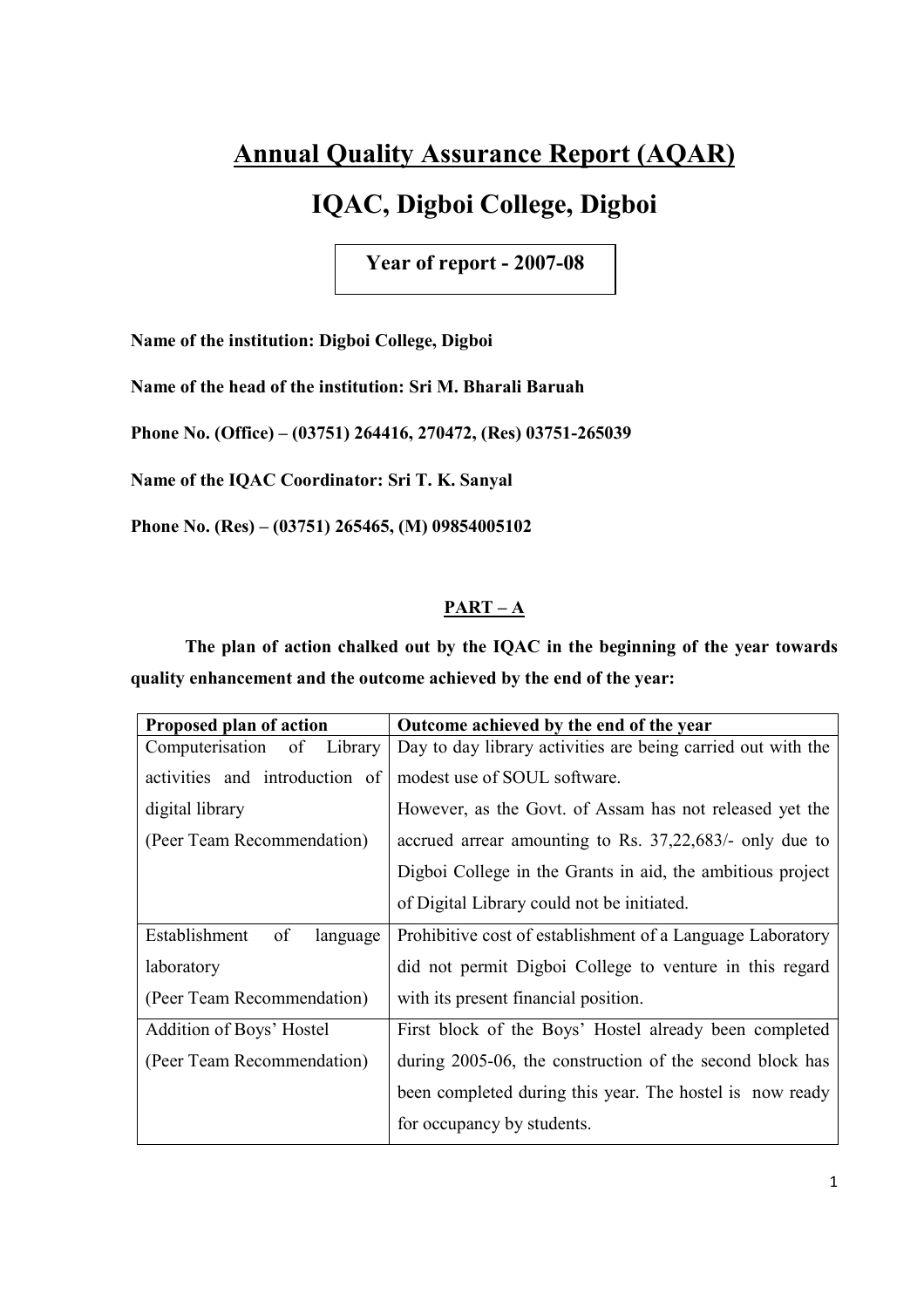| Enhancing Gymnasium facility                                                                                                                                                                                                                                                                                         | With the consent of Digboi College Students' Union for                                                                                                                                                                                                                                                                                                                                                                                                                                                                                                                                                                                                                                                                                                                                                                                                                                                                                                                                |
|----------------------------------------------------------------------------------------------------------------------------------------------------------------------------------------------------------------------------------------------------------------------------------------------------------------------|---------------------------------------------------------------------------------------------------------------------------------------------------------------------------------------------------------------------------------------------------------------------------------------------------------------------------------------------------------------------------------------------------------------------------------------------------------------------------------------------------------------------------------------------------------------------------------------------------------------------------------------------------------------------------------------------------------------------------------------------------------------------------------------------------------------------------------------------------------------------------------------------------------------------------------------------------------------------------------------|
| by setting up a Multigym                                                                                                                                                                                                                                                                                             | utilization of Rupees One Lakh from Union Fund, the                                                                                                                                                                                                                                                                                                                                                                                                                                                                                                                                                                                                                                                                                                                                                                                                                                                                                                                                   |
| (Peer Team Recommendation)                                                                                                                                                                                                                                                                                           | Governing Body of Digboi College has approved the                                                                                                                                                                                                                                                                                                                                                                                                                                                                                                                                                                                                                                                                                                                                                                                                                                                                                                                                     |
|                                                                                                                                                                                                                                                                                                                      | project for Multi-Gym. The project has been completed.                                                                                                                                                                                                                                                                                                                                                                                                                                                                                                                                                                                                                                                                                                                                                                                                                                                                                                                                |
| Face lifting of college campus<br>through gardening and massive<br>plantation of trees, particularly<br>of local variety.<br>(IQAC Recommendation)                                                                                                                                                                   | Maintenance of Flower garden and Medicinal plant garden<br>go-on on regular basis.<br>On the occasion on Ban Mahotsava (July 1-7, 2007) of<br>Digboi Forest Division, massive plantation of saplings of<br>assorted varieties has been done on 7.7.2007 throughout<br>the college campus.<br>A small garden of assorted varieties of plants like Agar,<br>Sandal wood etc. been set up in front of the Administrative<br>Building.<br>Massive Jatropha Plantation Programme was held on<br>September, 24 <sup>th</sup> 2007, courtesy Dehing Valley Multi Agro                                                                                                                                                                                                                                                                                                                                                                                                                        |
|                                                                                                                                                                                                                                                                                                                      | Society (an NGO).                                                                                                                                                                                                                                                                                                                                                                                                                                                                                                                                                                                                                                                                                                                                                                                                                                                                                                                                                                     |
| Extension work in<br>massive<br>scale to be adopted in the<br>nearby villages especially those<br>inhabited by SC, ST, Tribal etc.<br>people living below poverty<br>line for raising awareness on<br>health<br>environment, women<br><b>AIDS</b><br>sanitation,<br>care,<br>awareness etc.<br>(IQAC Recommendation) | (i) Digboi College Women Welfare Centre (DCWWC)<br>Distributed School Bags, Shirts, White Paper, Pencil,<br>Rubber among poor students of Navajyoti Balijan<br>Prathamik Vidyalaya (L.P. School), Digboi and donated a<br>Water Filter and Rs. 100/- each to first rank holders and<br>one student with highest attendance record, on 5.4.2007.<br>(ii) DCWWC distributed Shirts, Tiffin Boxes, White<br>Papers, Pencils, Erasers, Books etc. among the poor<br>students of Itavata Primary School, Digboi and awarded by<br>giving Rs. 100/- each to the first rank holder and student<br>with highest attendance record, on 9.4.2007.<br>(iii) Faculty members and students of Digboi College<br>organized a social survey programme at Rangchangi<br>Village (Lakhipather), on 16.11.2007.<br>(iv) On the occasion of International Women's Day,<br>DCWWC organised a free Pregnant Women Health Check<br>up camp at Balijan Prathamik Vidyalaya, Balijan Village,<br>on 8.3.2008. |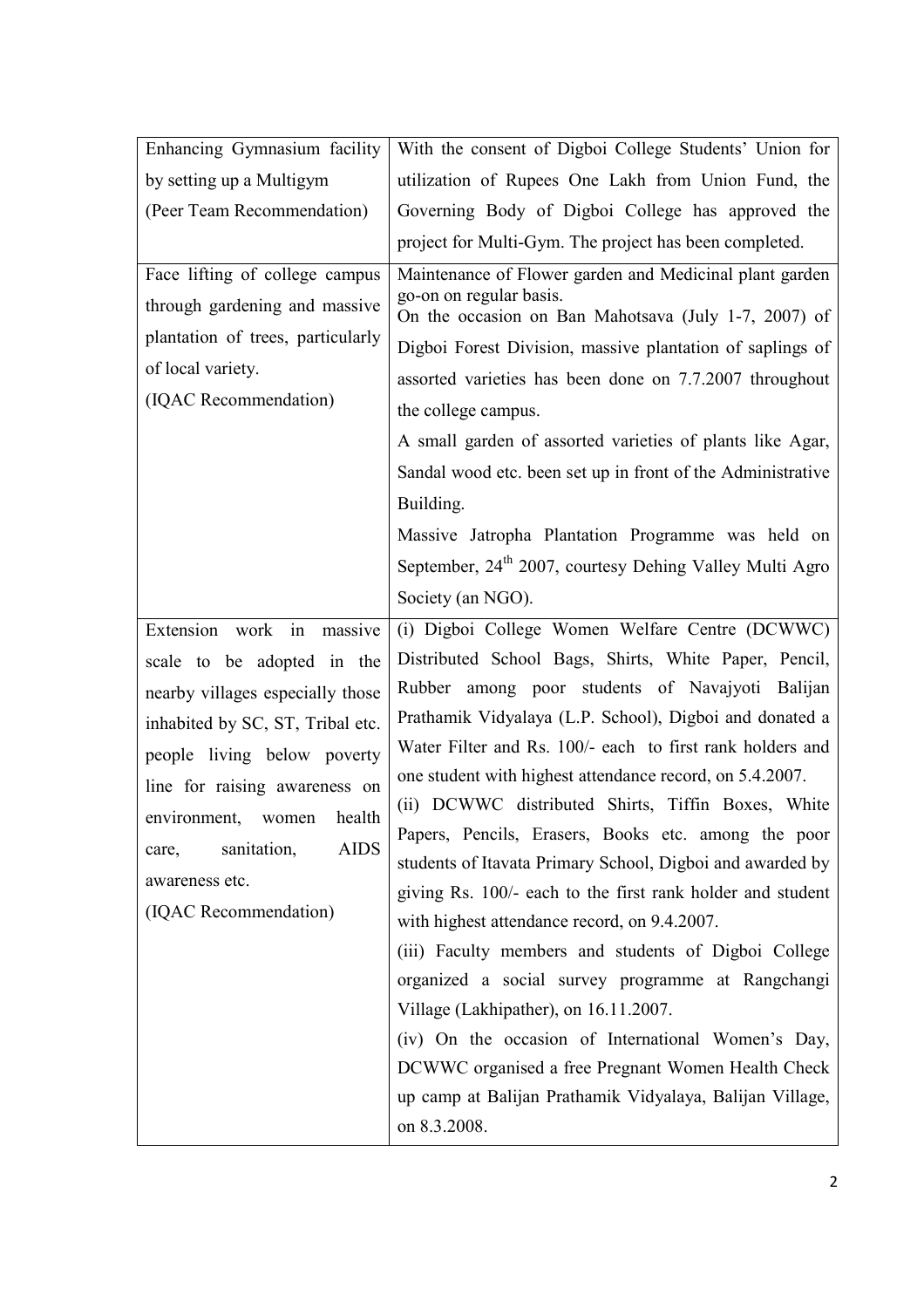| Development of entrepreneurial      | (i) Student Counselling and Career Guidance Cell regularly |
|-------------------------------------|------------------------------------------------------------|
| the<br>students.<br>spirit<br>among | displays the photocopies of advertisements and news items  |
| (IQAC Recommendation and            | regarding entrepreneurial opportunities in the Display     |
| also a proposed project of the      | Board of the College.                                      |
| Vision Document)                    | (ii) On Nov. 6, 2007, Mr. P. K. Saikia, General Manager    |
|                                     | District Industries and Commerce Centre (DICC), Tinsukia   |
|                                     | District, Delivered his Guest of the Month lecture wherein |
|                                     | he elaborated various entrepreneurial scopes available in  |
|                                     | Assam, to enlighten the students and teachers in the       |
|                                     | perspective of setting up of Gas Cracker Project in Assam. |
|                                     | (iii) DOEACC sponsored ITES courses were formally          |
|                                     | launched on 10.12.2007                                     |
| Construction<br>of<br>a             | Budget allocation could not be made due to paucity of      |
| Vermicomposting<br>with<br>pit      | fund.                                                      |
| fallen leaves, kitchen wastes       |                                                            |
| from girls' hostel etc., for        |                                                            |
| preparation of organic manure,      |                                                            |
| setting up of a demonstration       |                                                            |
| and training unit for organic       |                                                            |
| farming.                            |                                                            |
| (IQAC Recommendation)               |                                                            |
| In order to create water literacy   | Budget allocation towards<br>the project<br>beyond<br>cost |
| conservation<br>and<br>water        | Rs. 8000/- collected during 2003-04 could not be made due  |
| awareness, a Roof Top Rain          | to paucity of fund.                                        |
| Water Harvesting Plant is to be     |                                                            |
| set up in Digboi College. The       |                                                            |
| water collected can be safely       |                                                            |
| used in laboratories, toilets and   |                                                            |
| for gardening.                      |                                                            |
| (IQAC Recommendation and            |                                                            |
| also a proposed project of the      |                                                            |
| Vision Document)                    |                                                            |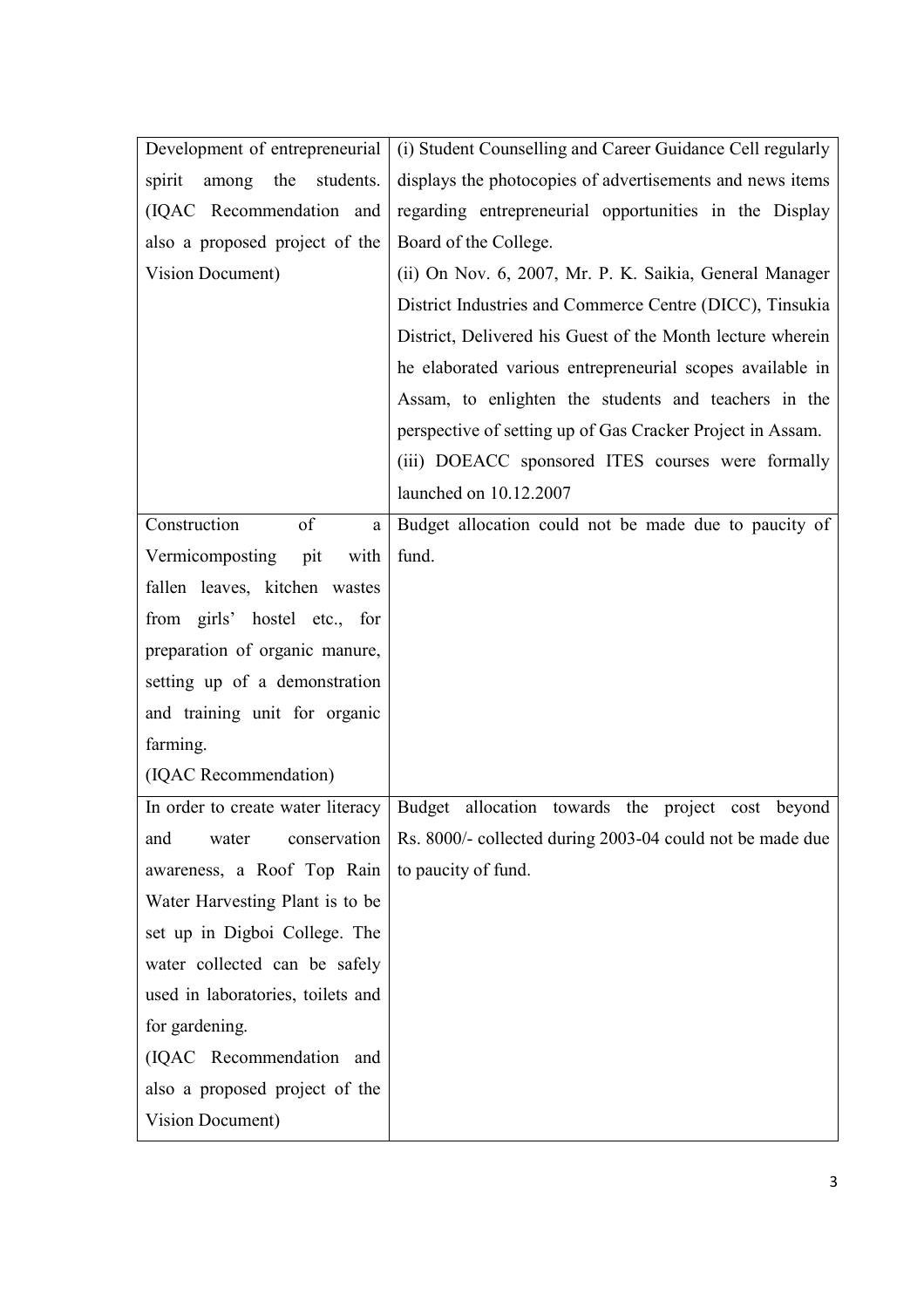| Holding          | of |    |  |  |                                              |  | National   National seminar/Workshop could not be organised during |
|------------------|----|----|--|--|----------------------------------------------|--|--------------------------------------------------------------------|
| Seminar/Workshop |    | 1n |  |  |                                              |  | the   this year due to delay in communication and reciprocation    |
| college.         |    |    |  |  |                                              |  | with UGC. However Sahitya Academi programme                        |
| (IQAC vision)    |    |    |  |  |                                              |  | "Through My Window" which is of national character, was            |
|                  |    |    |  |  | hosted on October 3, 2007 in Digboi College. |  |                                                                    |

**Accrued balance in the Grants-in-Aid from Govt. of Assam yet to be disbursed to Digboi College stands at Rs. 37,22,683/- only. Over and above this, in view of Provincialisation of Colleges by Govt. of Assam, 30% of the Tuition Fees collected during 2006-07 (which is normally reimbursed to the College) amounting to Rs. 2,02,667/- only has been kept frozen by government order to all provincialised colleges. Due to non-availability of these amounts during this year, some of the proposed ambitious projects either could not be finished or could not be initiated.**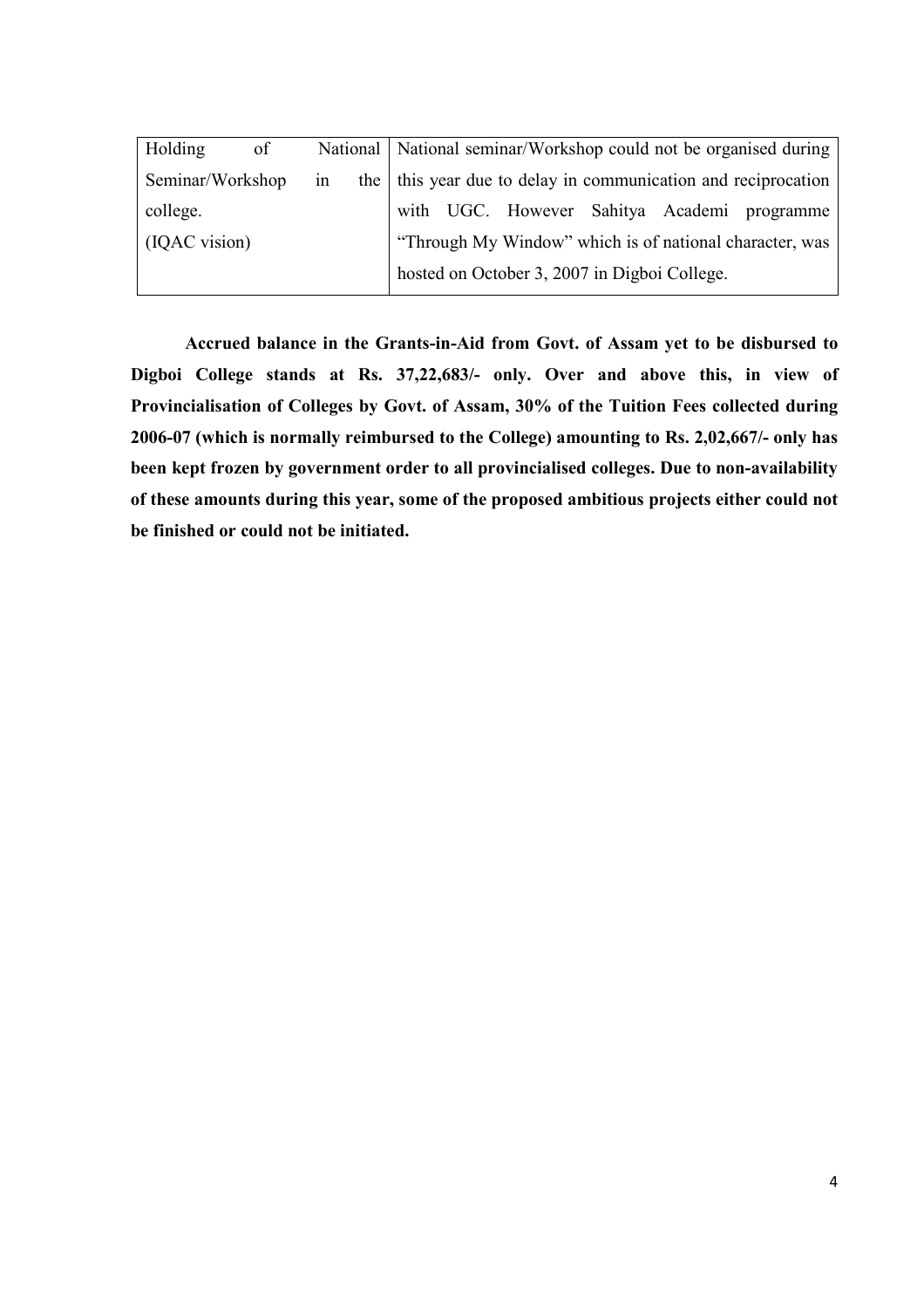### **PART – B**

### **1. Activities reflecting the goals and objectives of the institution:-**

 Vision and Mission of Digboi College ha already been described in AQAR for 2005-06. Activities which took place in conformity with the vision and mission are enlisted blow-

### (i) Aid to poor primary school students of the locality (Date: 05-04-07 and 09-04-07)

 Digboi College Women Welfare Centre (DCWWC) took up a novel measure of distribution of shirts, school bags, tiffin box, pencil, rubber, books among the poor students of two schools of vernacular medium of locality in the outskirts of Digboi. This was done in two phases – in Navajyoti Balijan prathamik Vidyalaya, Digboi Balijan, Digboi on 05-04-2007, and in the Itavata primary School, Digboi on 09-04-2007. Moreover two students from each school were extended scholarship – one for best result and the other for highest attendance. This was done under the Extension Service Scheme of UGC and the entire service entailed an expenditure of Rs. 34800.00 (Rupees thirty four thousand and eight hundred) only. Utilization certificate supported by documents has been sent to UGC.

### (ii) Holding of concluding function of "Ban Mahotsava"

 The concluding function of "Ban Mahotsava" (July 1-7, 2007) of Digboi Forest Division of Department of Forest, Govt. of Assam was held in Digboi College on 07.07.2007 in joint collaboration of Digboi College and Digboi Forest Division. The programme started as soon as the Nature Awareness Rally consisting of about 150 forest workers and nature lovers coming all the way from Jagun reached Digboi College. Plantation of saplings of assorted varieties in the Digboi College campus was initiated by Sri Rameswar Dhanowar, local MLA, Sri M. Bharali Baruah, Principal i/c, Digboi College, Mr. Prabhakar Das, DFO and Sri Avadhesh Shahi, a renowned social activist of Digboi locality. Later in the open meeting, Chief Guest Sri R. Dhanowar , Guest of Honour Sri L.D. Adhikari, DFO (Kundakaran), Dr. T. C. Dutta, Lecturer, delivered their speech advocating the conservation and afforestation drive taken by Digboi Forest Division. The meeting was attended by several distinguished guests and the students of Digboi College. Finally, Power point display through LCD on conservation measures was presented before the students.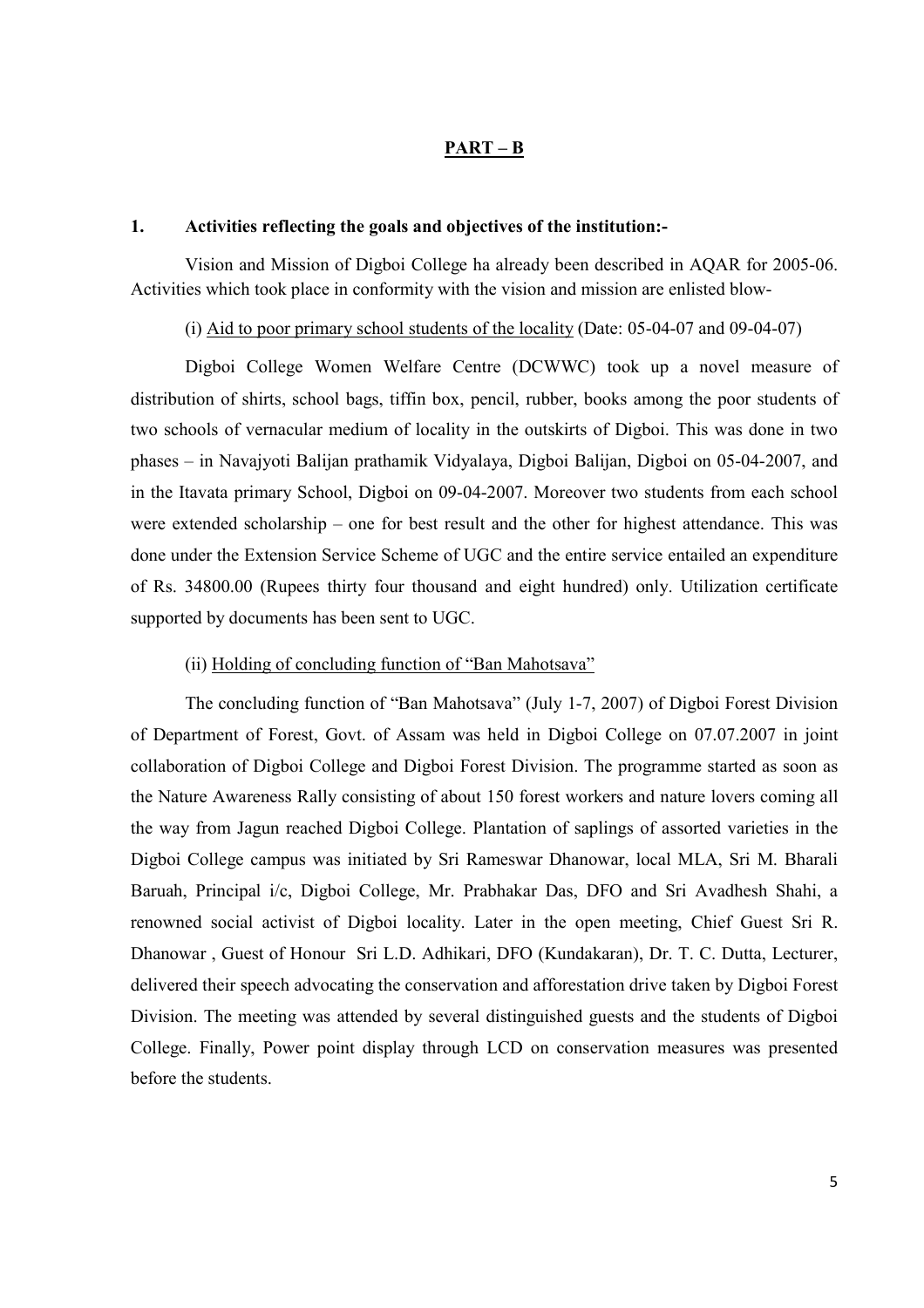The meeting was hosted with the sole aim to educate the students about the importance of conservation of environment and also to supplement the course study of Environmental Studies in Degree Course.

### (iii) Foundation Day Celebration (July 15 and 16, 2007)

The  $43<sup>rd</sup>$  Foundation Day (15.7.2007) of the college was celebrated with a two day programme in a very solemn and meaningful way.

 The celebration began with the hoisting of College flag by the Principal i/c Sri. M. Bharali Boruah on  $15<sup>th</sup>$  July 2007. Then Sri H. N. Sarma, Retd. Principal, Margherita College, inaugurated the "Anwesha Book Fair" in the college campus. Later, students, teachers and employees of Digboi College enthusiastically participated in the Plantation programme in the college campus.

 In the next day, a meeting was held in the college auditorium to acquaint the students about the humble beginning and glorious past of the college and to inspire them to bring laurels to the college. Sri Jogesh Boruah, SDO (Civil), Margherita Sub Division (also an alumnus of the college) acted as Chief Guest and delivered an inspiring speech for the students.

### (iv) Freshers' Social (August 10, 2007)

 Freshers of the 2007-08 session of Digboi College were heartily welcomed in the Freshers' Social held on 10<sup>th</sup> of August 2007. Mr. P. L. Baruah, Executive Director, IOCL (AOD), Digboi was the Chief Guest of the meeting. The freshers were welcomed and also inspired to work hard for their career to become responsible citizen of the country.

### (v) Chemistry Olympiad (9.9.2007)

 Digboi College hosted the State Level Chemistry Olympiad examination on 9.9.2007. A total number of 90 students of Digboi locality belongimg to several educational institutes including Digboi College appeared in the said examination.

### (vi) Jatropha Plantation Programme (September 24, 2007)

 Digboi College launched a Jatropha Plantation programme in its campus on 24.9.2007 in collaboration with Dehing Valley Multi Agro Society, an NGO formed by D1 Williamson Magor Biofuels Ltd. Kolkata. The programme was preceded by a meeting in the college auditorium wherein the Chief Guest Mr. Santanu Bhattacherjee, North East Co-coordinator of D1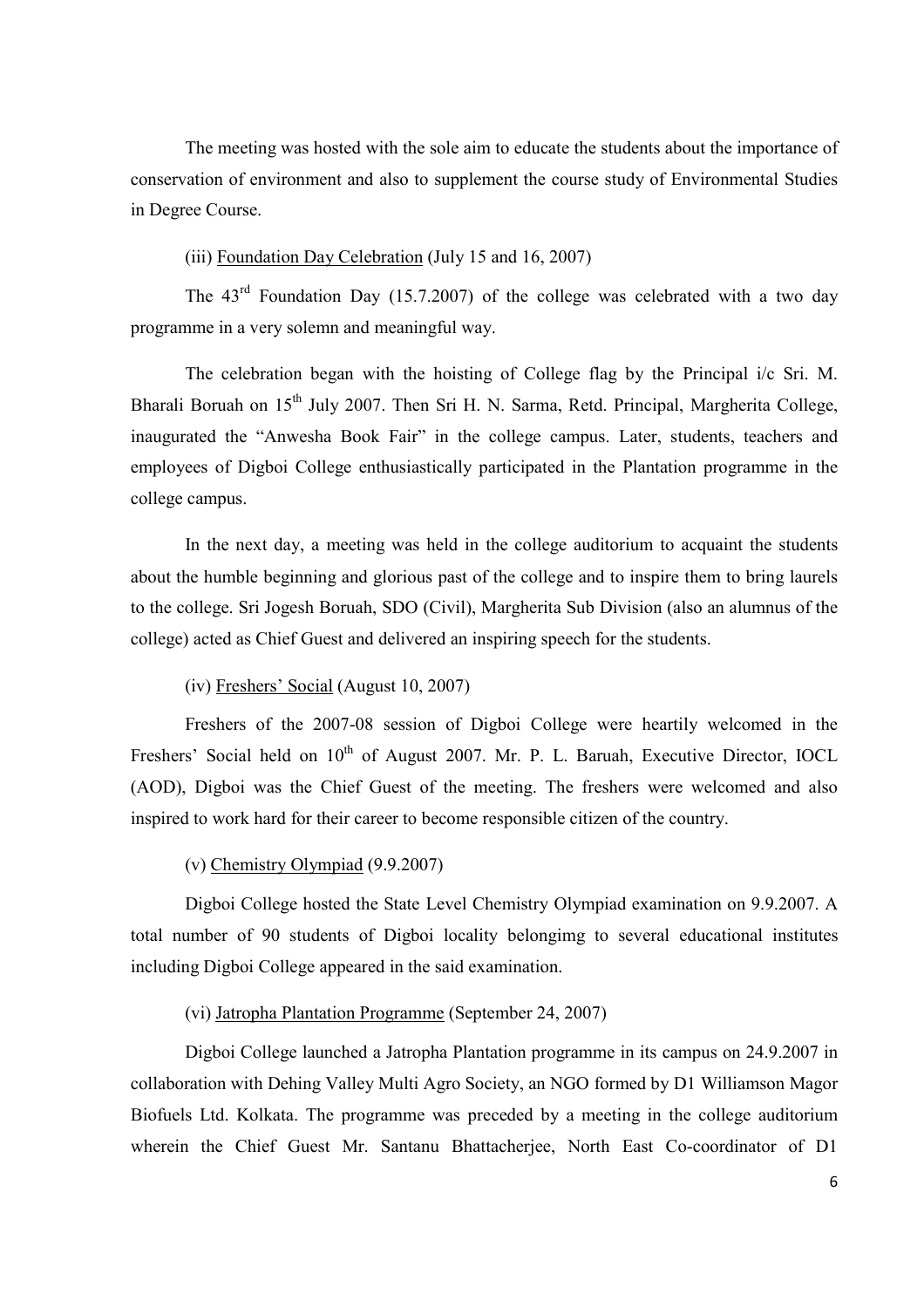Williamson Magor Biofuels Ltd. explained various aspects of Jatropha cultivation in the context of production of bio-diesel vis a vis the growing problem of depletion of fossil fuel reserves. Other dignitaries of Dehing Valley Multi Agro Society and the faculty members of Digboi College also spoke about Jatropha cultivation in order to sensitise the students about the matter. At the end of the meeting, the students and faculty members of Digboi College and the members of the NGO enthusiastically took part in the Jatropha plantation in the campus with 500 Jatropha saplings gifted by D1 Williamson Magor Biofuels Ltd.

 This may be noted that this is a maiden venture on the part of any higher education institute of the north eastern region aimed at purposeful utilization on unused land resources of the campus.

### (vii) "Sahitya Akademi Programme" (October 3, 2007)

 The "Sahitya Akademi" in collaboration with Digboi College, held its programme "Through My Window" at Digboi College Auditorium on October 3, 2007. Dr. Gobinda Prasad Sharma, Retd. Head of English Department, Gauhati University, and also a literary critic and fiction writer, presented his observations on the life and literary works of Gyanpeeth Awardee literature Mamoni Raisom Goswami. The programme was conducted by Dr. Karabi Deka Hazarika, Laksmi Nath Bezbarouah Professor of Assamese, Dibrugarh University and also Convenor of Assam advisory board of Sahitya Akademi and was attended by Sahitya Akademi representative Sri Santanu Gangopadhyaya, teachers, students of different institutes and other distinguished guests. The programme began with Digboi College chorus, rendition of "Borgeet" (Assamese devotional song) and recitation of a poem "Red River" of Mamoni Raisom Goswami by Mrs. Debomita Chakraborty, HoD (English). In his lecture Dr. G. P. Sharma highlighted Mamoni Raisom Goswami primarily as a humanist writer trying to revive humanitarian feelings in mankind with a modernist trend. At the end an interactive session between the audiences, particularly students, and Dr. G. P. Sharma, made the whole programme lively and meaningful.

 It will be worthwhile to mention that Dr. G. P. Sharma was so very impressed by the sincerity of Digboi College community as a whole in holding the Sahitya Akademi programme, that after a few days he published a full page article titled "Digboir Smriti" (Memories of Digboi) in the widely circulated Assamese daily "Dainik Janambhumi" praising the alround effort of Digboi College.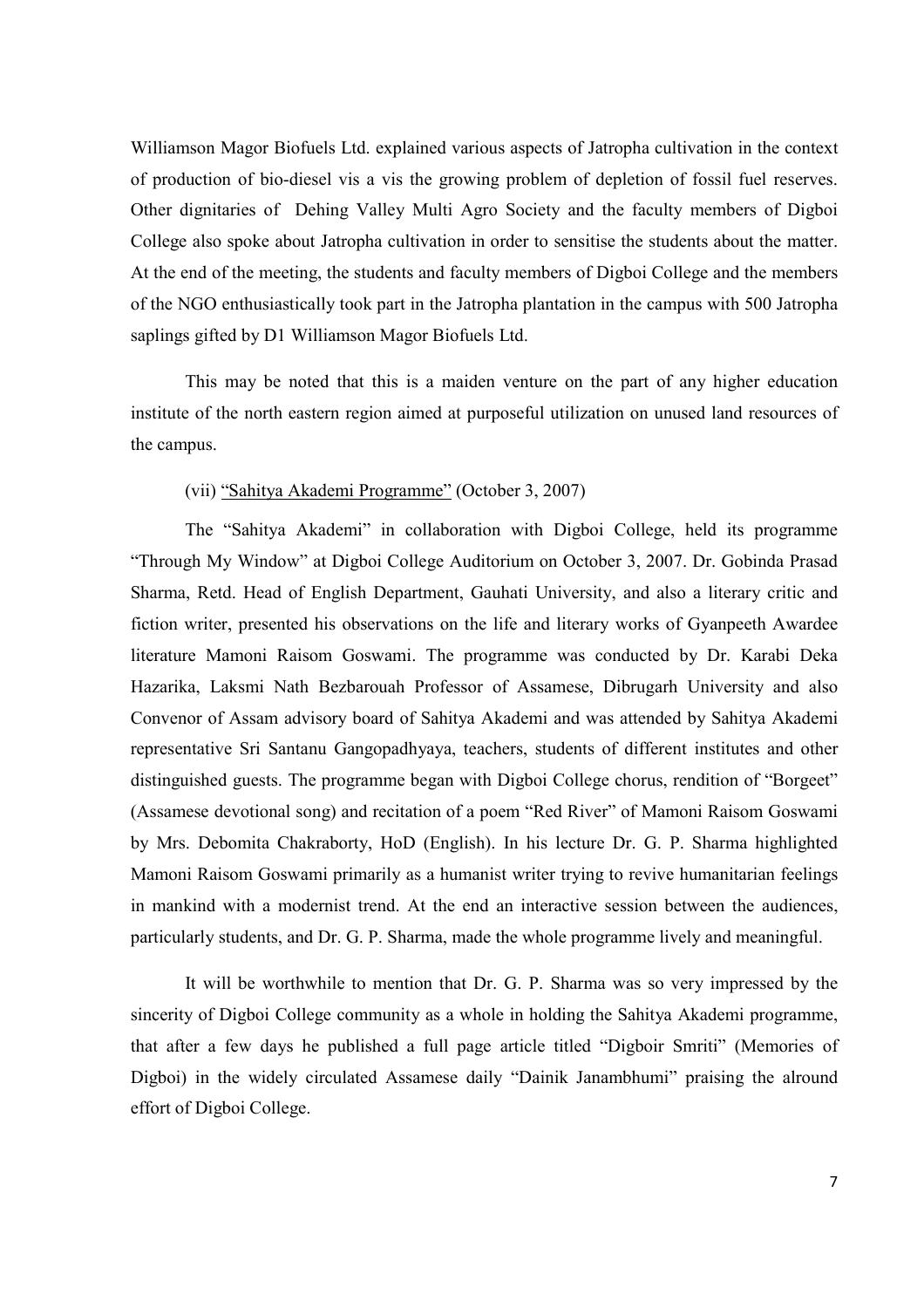### (viii) Participation in Workshop on Conservation of Environment (October 12-14, 2007)

 A group of 10 students guided by faculty members Sri P. Gogoi and Sri J. Borah, participated in a 3-day Workshop on Conservation of Environment and Biodiversity at Dibru-Saikhowa National Park. The workshop was organised by "Banashree Eco Camp" and participants from four degree colleges and H. S. Schools attended it. Training on Wetland conservation, biodiversity conservation etc. was imparted to the students.

### (ix) "Guest of the Month" Lecture on Industry and Commerce" (November 6, 2007)

 On November 6, 2007, Sri P. K. Kalita, General Manager, District Industries and Commerce Centre (DICC), Tinsukia, aided by other officials of DICC, gave a Powerpoint presentation of his "Guest of the Month" lecture. Sri Saikia in his lecture pointed out to the students and teachers various entrepreneurial scopes available in Assam which includes the downstream industries prospects of the Gas-Cracker Project (Brahmaputra Crackers and Polymers Ltd.) under way at Lepetkata near Dibrugarh. The programme was arranged by Dept. of Commerce of Digboi College.

#### (x) Career Counselling Workshop (November 15, 2007)

 A career counseling workshop was arranged at Digboi College on 15.11.2007 with renowned Career Counsellor Dr. Gowranga Kumar Sarmah, a faculty of Assam Institute of Management, Guwahati as Resource Person and Sri Jogesh Barua, SDO (Civil), Margherita Sub Division (also an alumnus of Digboi College) as Distinguished Guest. Dr. Sarmah presented before the students various career opportunities available for students of different streams after their graduation. Distinguished Guest Sri Barua encouraged the students for good performance in their examinations through meticulous study in different subjects.

### (xi) Social Survey Programme in village (on November 16, 2007)

 Faculty members and students of Digboi College organised a social survey programme at Rangchangi village of Lakhipathar locality on 16.11.2007, as a part of "Gaonloi Jaon Bolok" programme chalked out by Assam College Teachers' Association (ACTA). Altogether, 12 teachers and 43 students participated in the social and economic survey work which was sponsored by Digboi College.

(xii) Formal launching of employment oriented ITES Course (on December 10, 2007)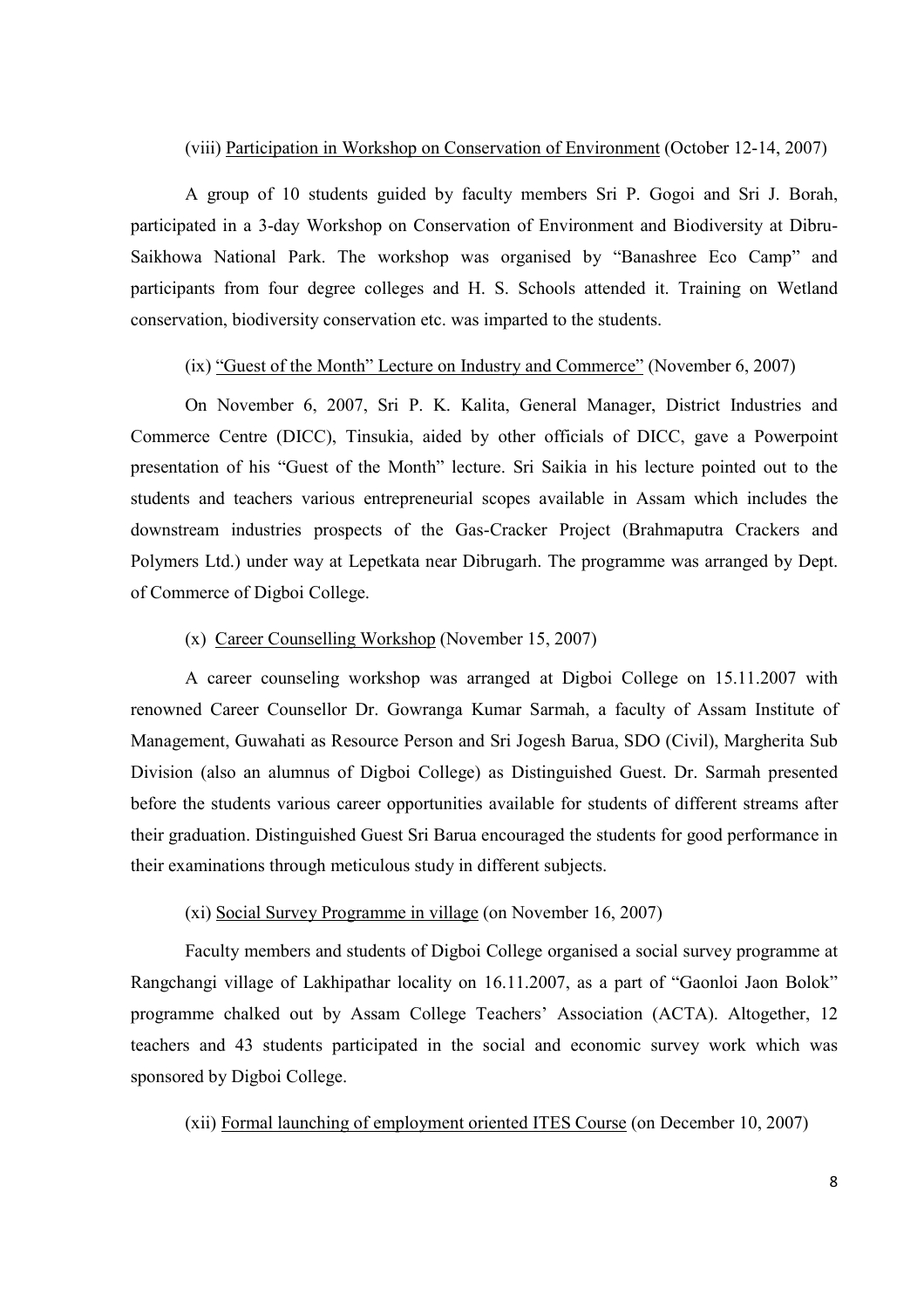Guwahati Centre of DOEACC, an autonomous body under the Ministry of IT and Communication of Govt. of India, has sponsored and collaborated in the introduction of ITES Course in Digboi College. Inaugural programme for the introduction of the employment oriented ITES (Information Technology Enabled Services) course was held on 10.12.2007 with Er. Krishnacharya Barua, Director, DOEACC Centre Guwahati as Chief Guest and Mr. Sajjad Zahir, Coordinator of ITES course of DOEACC, Guwahati, as Guest of Honour.

(xiii) Yoga-Workshop (January 19-21, 2008)

 A three day Yoga-Workshop "Bipassana Meditation" was conducted with Dr. Kavid Kashyap, an eminent Yoga teacher, as Resource Person. Students from different educational institutes participated in the camp. Bindu Bahenji of Prajapita Brahmakumari Iswariya Viswavidyalaya inaugurated the workshop. Certificates were given to successful participants.

#### (xiv) Alumni Association Meet (on February 16, 2008)

 Alumni Association Meet was held on 16.2.2008 wherein new-office bearers were elected. The meet took a number of decisions regarding welfare and employment of existing students. The meet also pledged to work for allround development of their ……

### (xv) International Women's Day Celebration (on March 8, 2008)

 DCWWC organised a free pregnant women health check up camp at Balijan Prathamic Vidyalaya, Balijan village, on the occasion of International Women's Day Celebration on 8.3.2008. Lady Doctors from Digboi Civil Hospital and IOC (AOD) Hospital rendered their help and expertise.

 Over and above the activities mentioned above, the following programmes of regular nature were also held:

(i) Meeting of the Principal with the faculty members at the onset of the session on 2.7.2007.

- (ii) Independence Day celebration on 15.8.2007.
- (iii) Teachers' Day celebration on 5.9.2007.
- (iv) Viswa Karma Puja celebration on 17.9.2007.
- (v) Republic Day celebration on 26.1.2008.
- (vi) Parting Social for students of final year on 8.2.2008.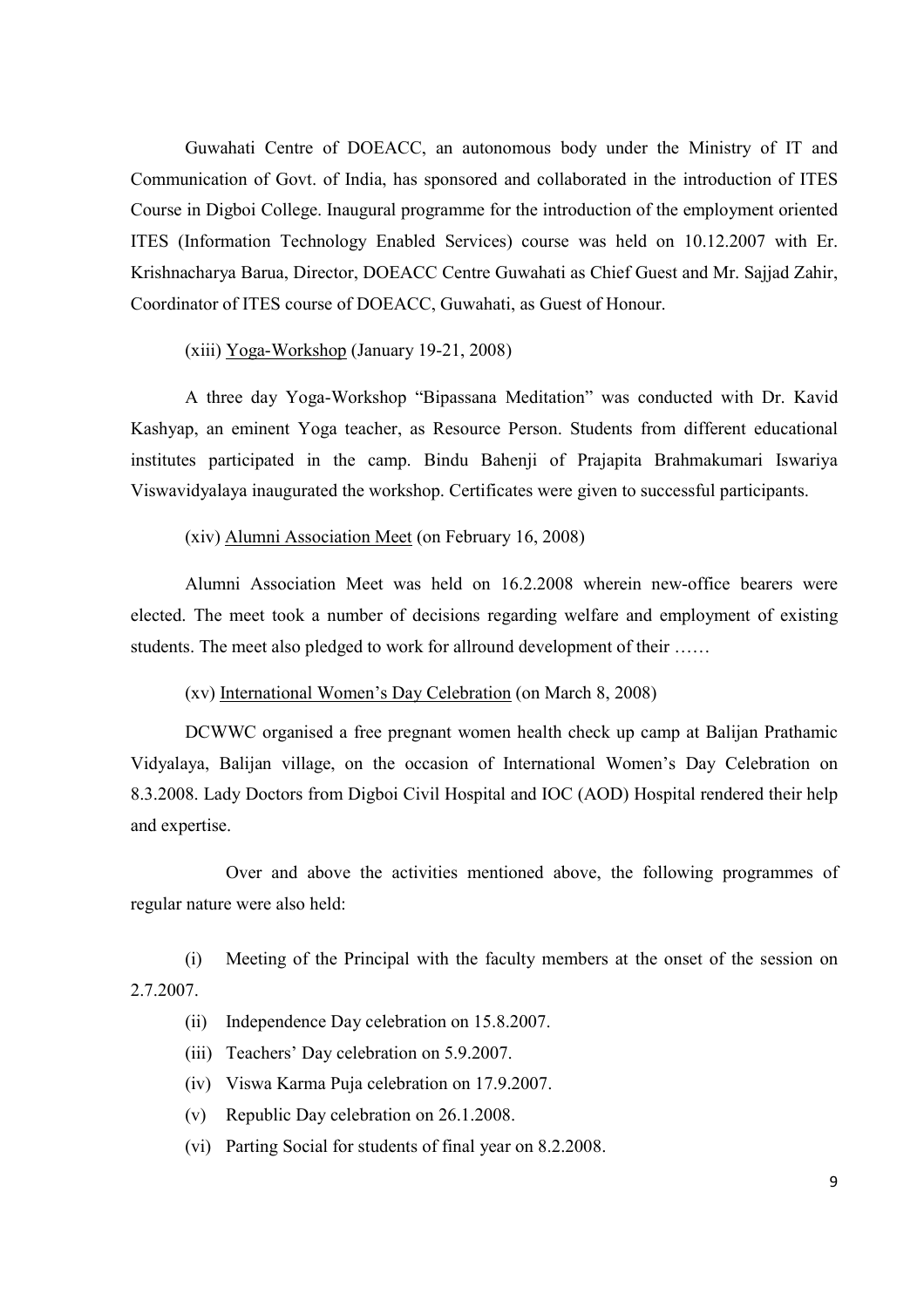(vii) Saraswati Puja Celebration on 11.2.2008.

### **2. New academic programmes initiated (UG/PG):**

 A new 2-months interdisciplinary certificate course on ITES (Information Technology enabled Services) of DOEACC was introduced in collaboration and sponsonship of DOEACC Centre, Guwahati. The programme was inaugurated and classes started from 10.12.2007. In this connection, Mrs. B. R. Phukan and Mr. P. Bharali, both faculties of the Dept. of English, got trained in ITES programme from 12.11.2007 to 16.11.2007 at DOEACC Centre Guwahati.

 21 degree students registered their names for the ITES course, of whom 13 students appeared in the examination and all of them came out successfully.

### **3. Innovation in curricular design and transaction:**

 The college, being an affiliated general degree college, has to follow the syllabi prescribed by Dibrugarh University during the transaction of curriculum.

### **4. Interdisciplinary programmes started:**

 (i) Project cum theory oriented EVS subject introduced by Dibrugarh University is a compulsory paper for Degree Courses and is interdisciplinary in nature.

 (ii) Add-on certificate courses on Bio-informatics, Sericulture and Data-care management introduced earlier are going on and these courses are interdisciplinary in nature.

(iii) A two-month Certificate course on ITES (Information Technology Enabled Services) run by DOEACC Society was introduced in 2007 with a ceremonial launching programme held on 10.12.2007. Formal inauguration of the interdisciplinary course was done by Er. K. Baruah, Director, DOEACC Society, Guwahati Centre, and also an alumnus of Digboi College. Altogether 21 students were admitted to the course through an on-line interview with DOEACC centre. 13 students appeared in the final examination and all of them came out successful.

### **5. Examination reforms implemented:**

 In the Parent Teacher Meet held on 2.2.08 in the college, a suggestion was given that in addition to the Unit Tests usually held, Test/Terminal Examination with University examination type question paper should also be conducted. The college authority accepted the suggestion and decided to implement the suggestion from the next session.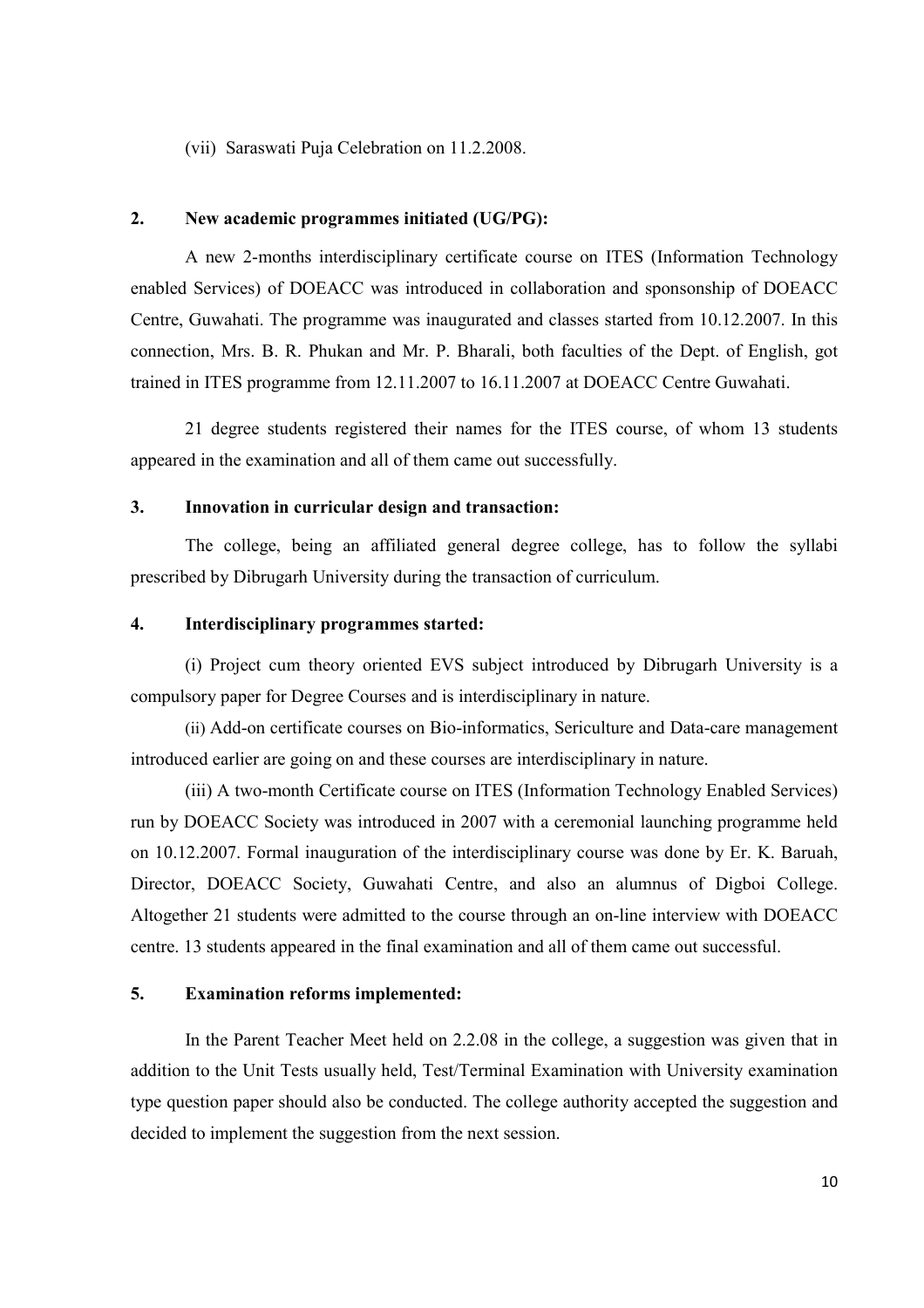### **6. Candidates qualified (NET/SLET/GATE etc):**

 Being an UG college, the question of students appearing in NET/SLET/GATE does not arise. However, the following faculty members qualified the said tests:

1. Sri Jitu Borah (Political Science) – NET

2. Sri Poban Gogoi (Education) – NET and SLET

### **7. Initiative towards faculty development programme:**

 (i) Mrs. B. R. Phukan and Sri P. Bharali, faculty members of the Department opf English, were deputed and got trained (ToTe) in ITES – Programme at DOEACC Centre, Guwahati, from  $12<sup>th</sup>$  to  $16<sup>th</sup>$  of November, 2007.

 (ii) One month Computer training course for Teaching and Non-Teaching staff of Digboi College was conducted from1.3.2008.

(iii) On being deputed, the following faculty members underwent Refresher Course:

(a) Dr. M. K. Gogoi (Assamese)

(b) Mrs. M. Sharma (Economics)

- (c) Dr. (Miss) A.Neog (History)
- (d) Mrs. J Dutta (Chemistry)
- (e) Dr. T C Dutta (Botany)

 (iv) The following faculty members were granted leave for appearing in M. Phil. Examination:

(a) Miss. Abhijita Buragohain (Economics)

- (b) Mrs. S. Saikia Boruah (Geography)
- (c) Mr. J. D. Dutta (English)

(v) Mrs. D. Sharma Borthakur (Assamese) was allowed to pursue M. Phil. Course at Dibrugarh University under FIP of UGC.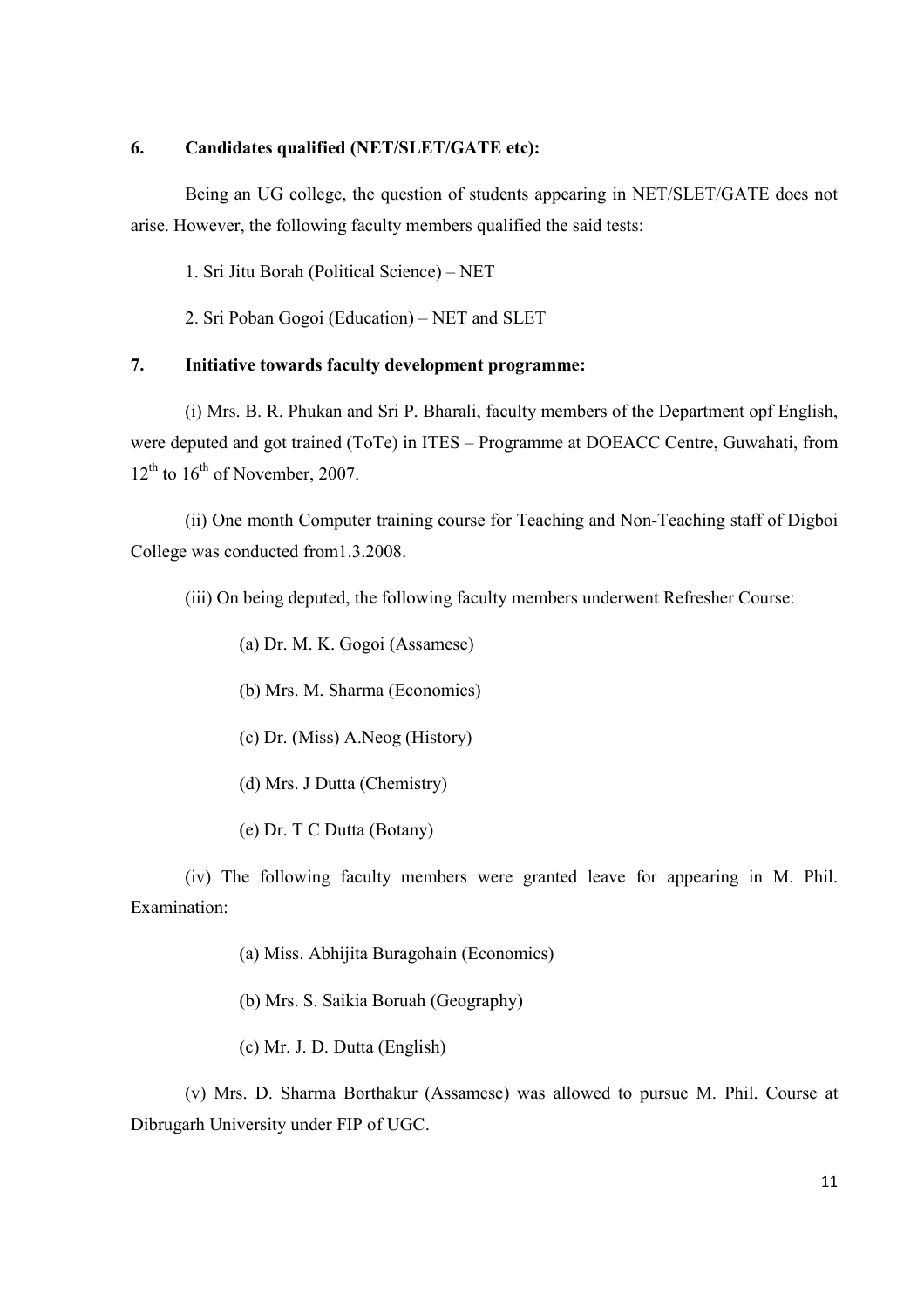(vi) Leave on Duty (LOD) was granted to-

(a) Sri B. S. Baruah, Sri C. C. Boruah and Dr. B. K. Boruah (all from Commerce) for participating a one day Workshop held at Commerce Department of Dibrugarh University on 7.5.2007.

 (b) Dr. B. K. Boruah (Commerce) for attending a seminar at Dibrugarh University, on 13 & 14 July, 2007

(c) Sri D. C. Sedai (Nepali) for attending seminar at Guwahati, from August  $24<sup>th</sup>$  to  $28<sup>th</sup>$ , 2007.

(d) Sri J. Handique (Electonics) and Sri Prakash Saikia (Office Assistant) for attending Workshop on ICR-Forms and Eaxmination at Dibrugarh University on 4.9.2007.

 (e) Sri J. Changmai for attending National Seminar at Dibrugarh University (3 - 5 March, 2008).

 (f) Mrs. J. Dutta for attending a Workshop on Green and Sustainable Chemistry at Dibrugarh University on 28.3.2008.

# **8. Number of Seminars/Workshop Conducted:**

No. of Talk  $-03$ 

No. of Workshop - 01

# **9. Research Projects:**

(a) Newly implemented

| Name of the     | Department  | Topic of research           | Funding | Amount of      |
|-----------------|-------------|-----------------------------|---------|----------------|
| faculty member  |             |                             | agency  | grant in Rs.   |
| Sri J. Changmai | Mathematics | "Astudy of Z-Parameter"     | UGC     | Rs. $50,000/-$ |
|                 |             | eigen value problem in      | (MRP)   |                |
|                 |             | perspective<br>of<br>finite |         |                |
|                 |             | elements"                   |         |                |
|                 |             |                             |         |                |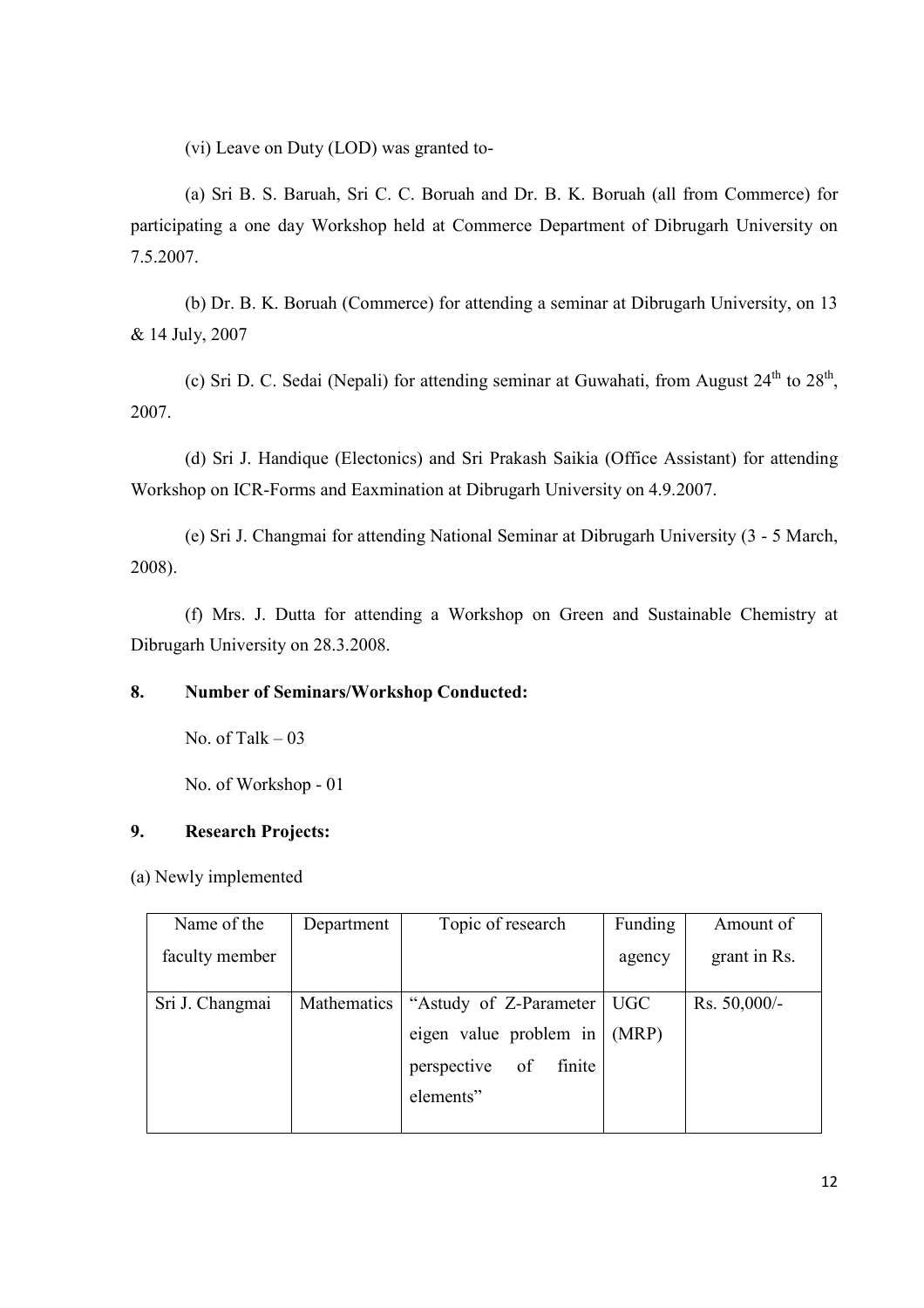(b) Completed

 Dr. (Ms) A. Neog and Dr. M. K. Gogoi has completed their Research Projects sanctioned during 2005-06

### **10. Patents Generated:**

Nil

# **11. New Collaborative research programmes:**

Nil

### **12. Research grants received from various agencies:**

As detailed in Point No. 9

### **13. Details of research scholars:**

As detailed in Point No. 9

 After getting registered for Ph. D. at Dibrugarh University, the following faculty members are actively engaged in research works:

(i) Mrs. M. Sharma (Economics)

(ii) Mrs R. Patowary (Physics)

(iii) Sri A. Saikia (Assamese)

# **14. Citation Index of faculty members and impact factor:**

Dr. T. C. Dutta (Citation - 1)

### **15. Honours/Awards to the faculty:**

Nil

# **16. Internal Resource Generated:**

- Collected through fees under different heads: Rs. 11,99,120/-
- Grant from Assam Science Society: Rs. 4,800/-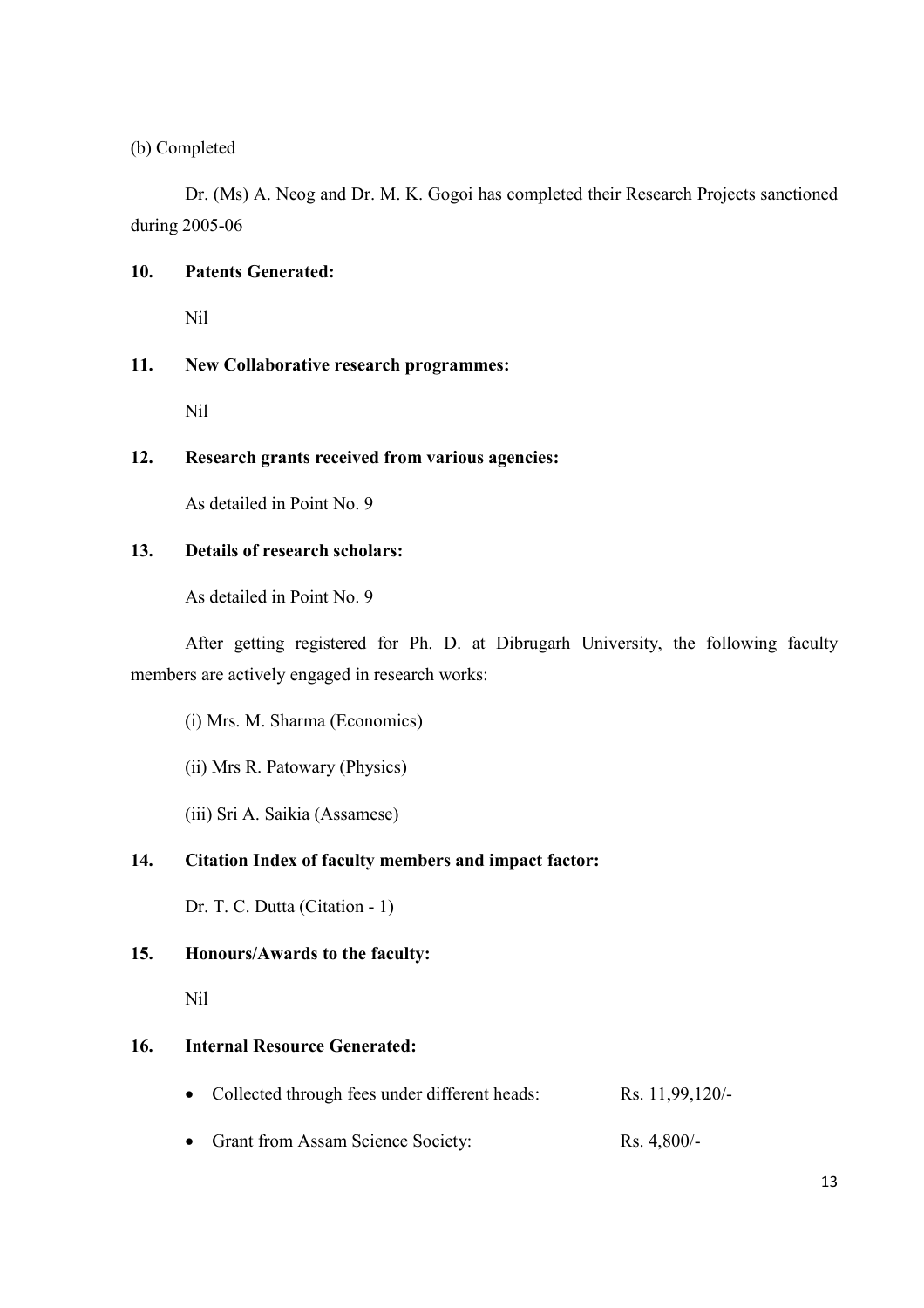|  | • Grant from UNDP: |  | Rs. $10,000/-$ |
|--|--------------------|--|----------------|
|--|--------------------|--|----------------|

• Grant from IOCL for Water Project: Rs. 40,000/-

# **17. Details of departments getting SAP, COSIST (ASSIST)/DST, FIST etc.:**

Nil

# **18. Community Services:**

| Sl. No.        | Date       | Activity                                                                                                                           |
|----------------|------------|------------------------------------------------------------------------------------------------------------------------------------|
| $\mathbf{1}$   | 05.04.2007 | Distribution of books, pencil, tiffin box etc. among poor students of<br>Navajyotu Balijan Prathamik Vidyalaya by DCWWC.           |
| $\overline{2}$ | 09.04.2007 | Distribution of books, pencil, tiffin box etc. among poor students of<br>Itavata Primary School by DCWWC.                          |
| 3              | 27.05.2007 | Hosting of Prize Money Quiz Competition of Digboi Science Society.                                                                 |
| $\overline{4}$ | 07.07.2007 | Holding of concluding function of Ban Mahotsava jointly with<br>Divisional Forest Office, Digboi.                                  |
| 5              | 12.07.2007 | Cleaning of College Campus by NSS Unit.                                                                                            |
| 6              | 09.09.2007 | Holding of State Level Chemistry Olympiad Examination and hjosting of<br>Foundation Day programme of Digboi Science Society (DSS). |
| $\overline{7}$ | 23.09.2007 | Hosting of Biennial Conference of DSS.                                                                                             |
| 8              | 16.11.2007 | Social and Economic Survey of Rangchangi village by students and<br>faculty members.                                               |
| 9              | 05.02.2008 | Hosting of Third Annual Zonal Conference of ACTA.                                                                                  |
| 10             | 08.03.2008 | DCWWC celebrated Women's Day with a Free Pregnant Women health<br>check up camp at Balijan Prathamik Vidyalaya, Balijan Village.   |

# **19. Teachers and officers newly recruited:**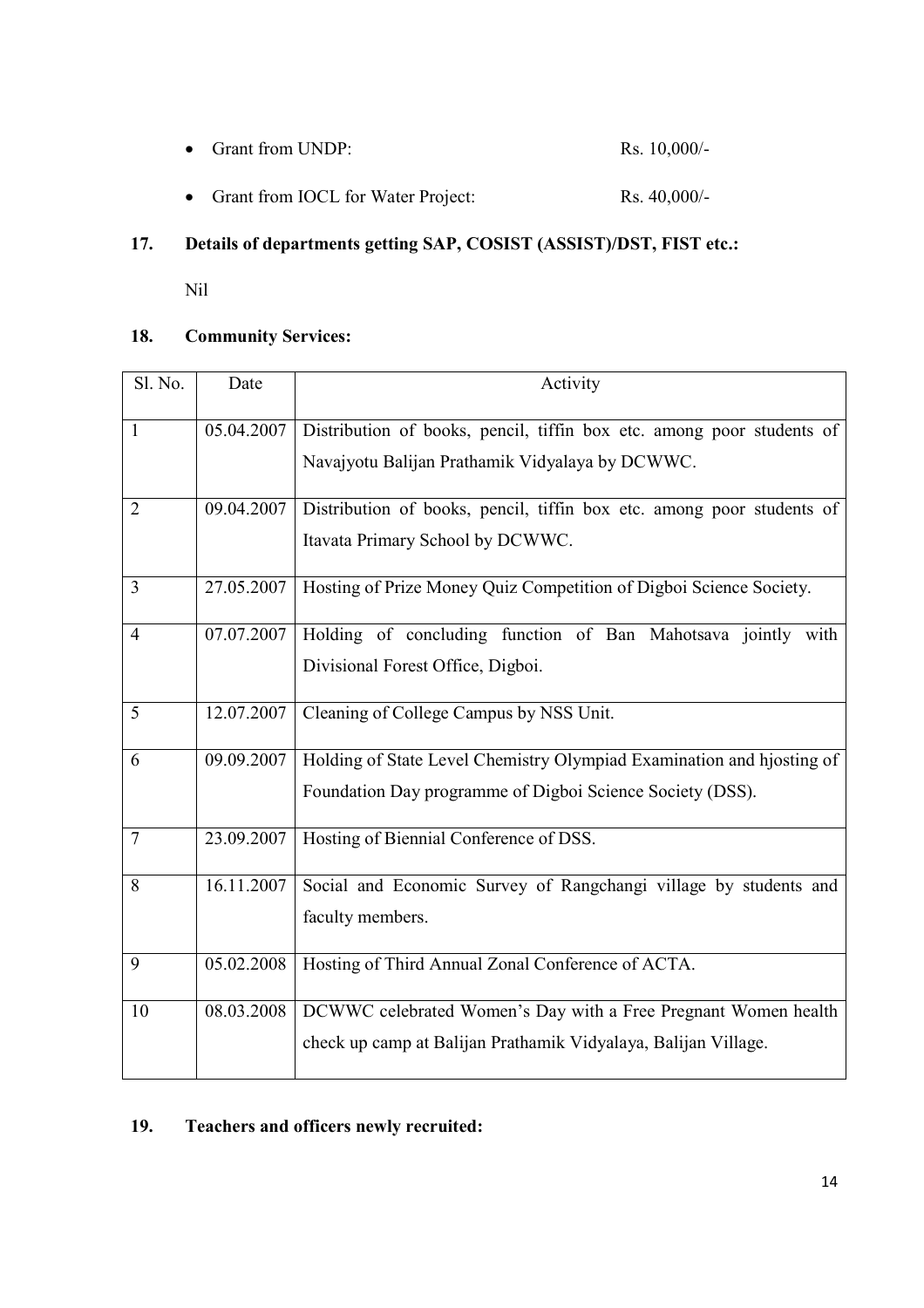The following teachers were appointed during 2007-08:

(i) Sri J. Borah (Political Science)

(ii) Sri P. Gogoi (Education)

(iii) Sri D. Mondal (Bengali)

### **20. Teaching-Non-teaching staff ratio:**

14:5

### **21. Improvements in Library services:**

Process of computerization of library services is going on with SOUL software.

### **22. New books/journals subscribed and their cost:**

| Item         | Number | Cost          |
|--------------|--------|---------------|
| <b>Books</b> | 397    | Rs. 98,208/-  |
| Journals     |        | $Rs. 2,640/-$ |

# **23. Courses in which student assessment of teachers is introduced and the action taken on student feedback:**

- Assessments by students of all teachers belonging to all the three streams of B. A., B. Sc. and B.Com. and also of add on courses on Bioinformatics, Sericulture, Data Care Management and ITES has been obtained.
- Based on feedback from students, teachers have been advised to improve their teaching methodology accordingly.

### **24. Unit cost of education:**

H. S. and Degree students taken together ---- Rs. 17,634/-

Considering only Degree students ------------ Rs. 28,097/-

# **25. Computerization of administration and the process of admissions and examinations results, issue of certificates:**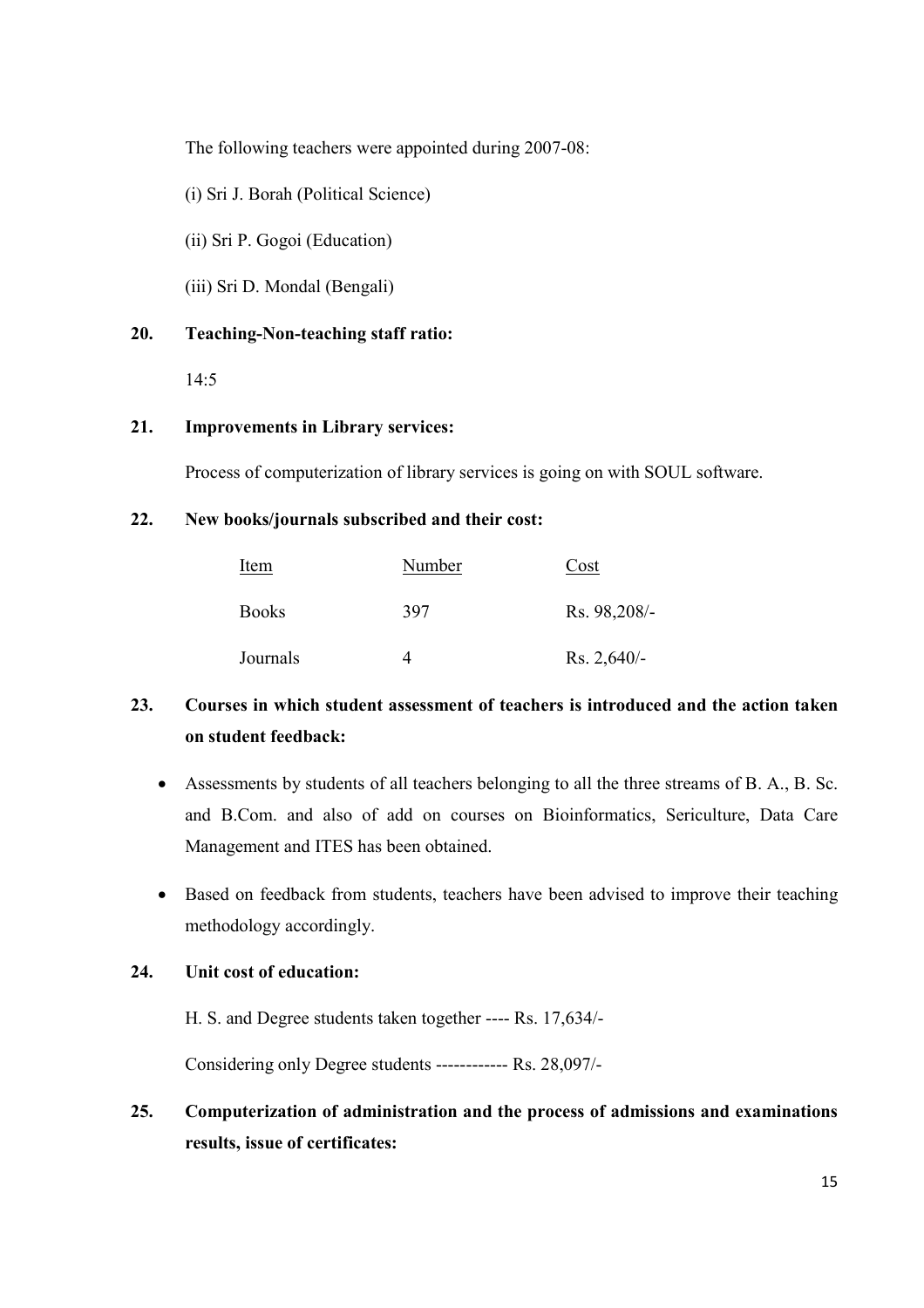- College office is moderately networked through LAN.
- Cash counter is computerized.
- Official correspondence, financial statements, accounts works are done using computer.
- Admission selection list, examination results and certificates are prepared using computer.

# **26. Increase in the infrastructural facilities:**

- Construction of first floor of the Commerce building has been completed.
- Construction work for accommodating Multi-Gym has been completed.

### **27. Technology upgradation:**

- Computers have been provided for running CoC classes.
- One computer laboratory has been set up for Bioinformatics classes.
- In addition to existing dial-up internet connection, BSNL Broadband connection has also been provided to Network Resource Centre.
- College office has been provided with a new Xerox machine.
- College office has been modestly networked through LAN.
- With due permission, any student or teacher can use internet facility.
- Extensive use of LCD projector is encouraged in seminars, workshops and day to day teachings.

### **28. Computer and internet access and training to teachers and students:**

- With due permission, any student or teacher can use internet facility.
- Most of the teaching departments are provided with computers for use by students and teachers.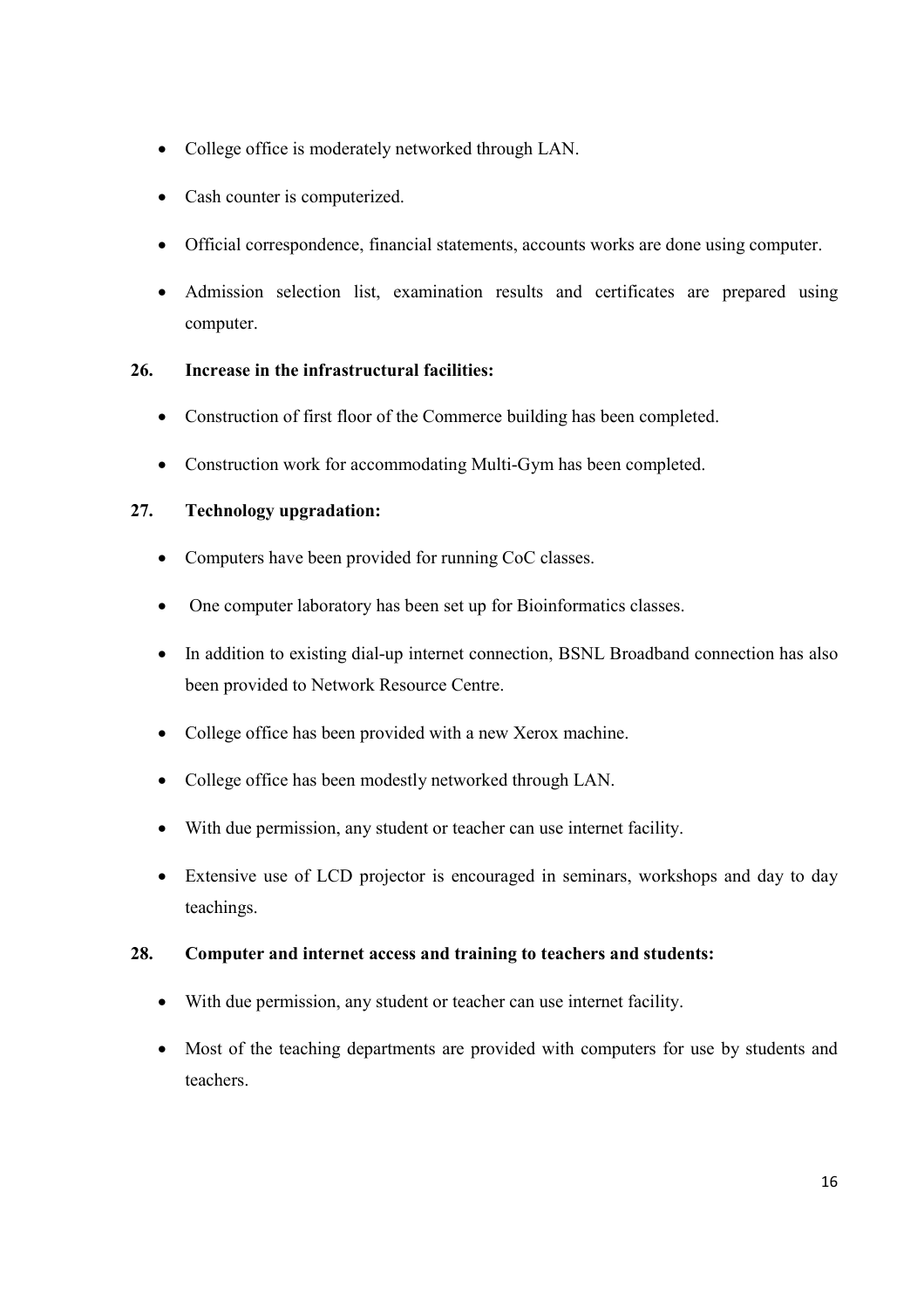• One month Computer Training Programme was held (w. e. f. 01.03.2008) for Teaching and Non-teaching staff.

# **29. Financial aid to students:**

- Scholarships were provided to  $-$ 
	- (i)1 No. Arunachal Pradesh ST students (Rs.4,550/-)
	- (ii) 29 Nos. MOBC students
	- (iii) 13 Nos. ST students
- Digboi College Students' Aid Fund disbursed financial aid to 49 students @ Rs. 700/-.
- Digboi College Teachers' Unit extended financial assistance of Rs.1000/- to Miss Himami Borah, a student of degree course.

# **30. Support from the Alumni Association and its activities:**

- Alumni Association Meet held on 16.2.2008 chalked out a series of measures for the welfare of the students and also for the development of the institution.
- Sri S. Phukan, Technical Officer of IOCL (AOD) and an alumnus of Digboi College, is a member of UGC-Building Committee of Digboi College and provide technical expertise in the construction works of the college.
- Dr. D Borthakur, an alumnus of the college extends free medical assistance to the students and staff of the college.
- Many alumni help in organising different sports and cultural activities of the college.
- A few alumni help the college authority by rendering their expertise in various fields.

# **31. Support from the Parent-Teacher Association and its activities:**

• Parent-Teacher Meeting held on 2.2.2008 extended some concrete suggestions regarding internal examinations of the college aiming at betterment of performance of students in the University examinations.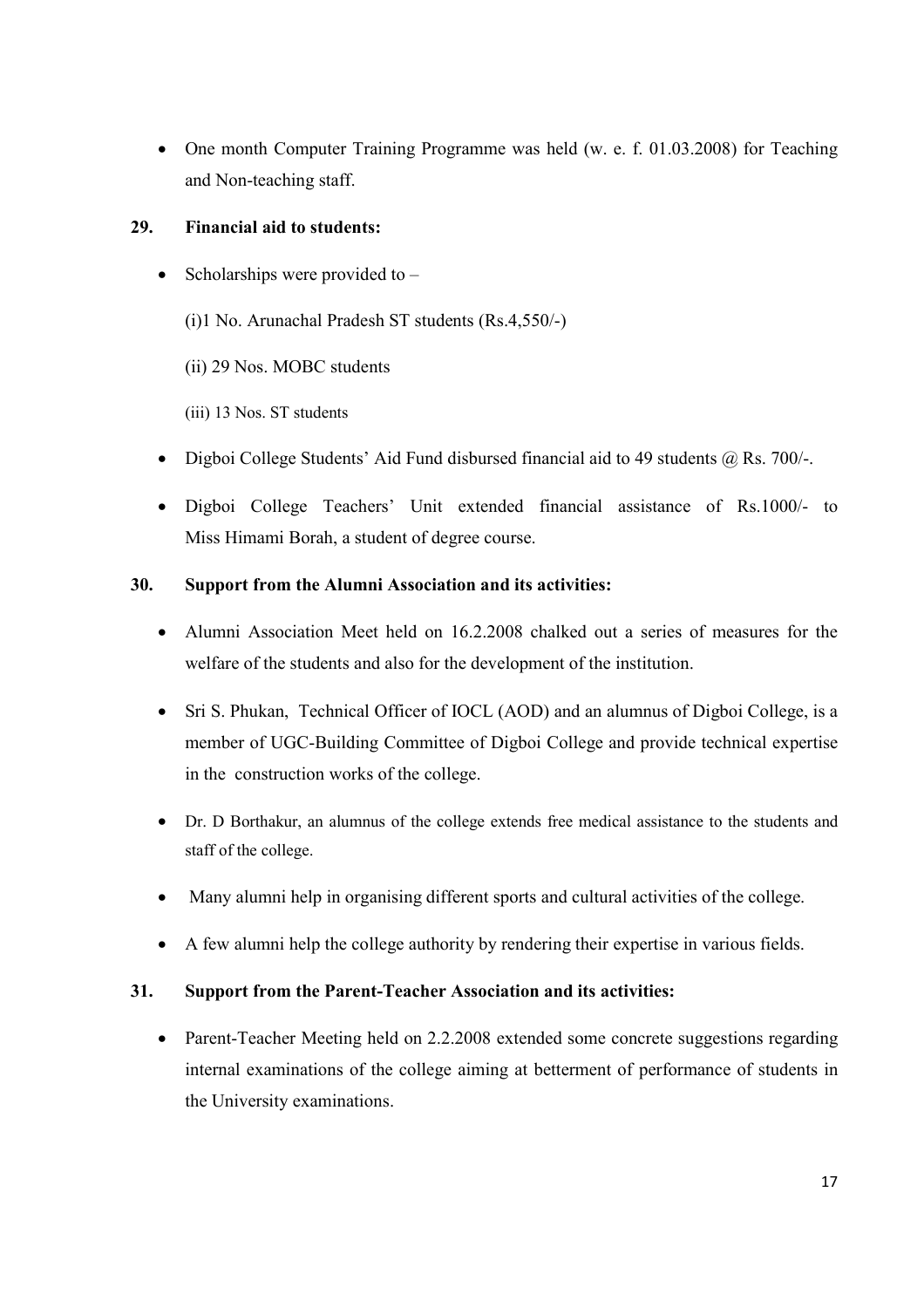- Sri D. Bhattacharjee, Principal i/c, Sowmar Vidyapith H. S. School, Digboi is a Parent-Member of the Governing Body (G. B.) of Digboi College and is a member of various subcommittees of the G. B. such as IQAC, Building Subcommittee etc.
- Many parents help the college in organizing sports and cultural activities.

# **32. Health services:**

- A free health check-up camp for pregnant women residing in nearby village areas was organised by Digboi College Women Welfare Cell (DCWWC) on 8.3.2008 (International Women's Day) at Balijan Prathamik Vidyalaya, Balijan Village. Lady Doctors of Digboi Civil Hospital and IOC (AOD) Hospital rendered their voluntary service.
- To sensitise the students of Digboi College as well as other institutions of the locality about the influence of Yoga in shaping the body and mind healthy, Digboi College organised a workshop on "Bipassana Neditation" with eminent Yoga therapist of the region Dr. Kavid Kashyap as Resource Person. The three day workshop (January 19-21, 2008) was inaugurated by Bindu Bahenji of Prajapita Brahmakumari Iswariya Viswavidyalaya.
- Day to day health problems of the students and the staff are being looked after by medical practitioner Dr. D. Borthakur, who is also an alumnus of this institution.

| Level            | <b>Sports</b>                     | Performance                            |
|------------------|-----------------------------------|----------------------------------------|
| 1. College Week  | Cricket, Football, Volleyball,    | Many students                          |
|                  | Athletics, Badminton, Table       | participated. $1st$ , $2nd$ and        |
|                  | Tennis, Carrom, Chess,            | 3 <sup>rd</sup> position holders, Best |
|                  | Weightlifting, Arm wrestling      | athlete, Man of the match              |
|                  | etc.                              | (cricket) were awarded                 |
|                  |                                   | prizes.                                |
|                  |                                   |                                        |
| 2. Inter College | Football, Cricket, Athletics etc. | Participated.                          |

### **33. Performance in sports activities:**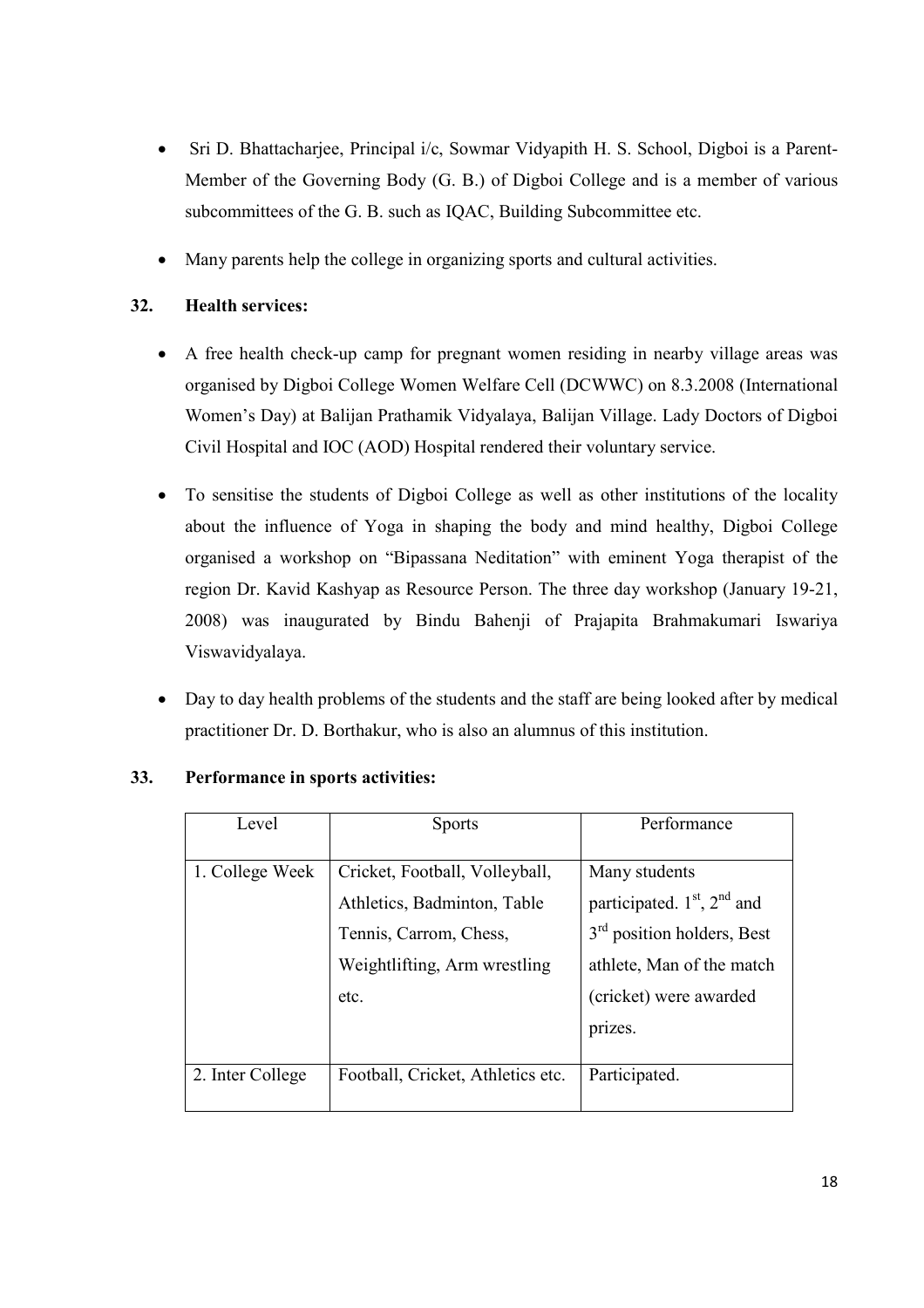### **34. Incentives to outstanding sports persons:**

Nil

### **35. Student achievements and awards:**

**(a). Academic achievement:** 

|                | <b>Stream</b>      | Major              | Core                                          |
|----------------|--------------------|--------------------|-----------------------------------------------|
| a) Pass        | Arts               | 53.2 %             | 53.8%                                         |
| percentage     | Science            | 59 %               | 75 %                                          |
|                | Commerce           | 58.3 %             | 91%                                           |
|                | <b>Departments</b> | <b>First class</b> | <b>First Class with</b><br><b>Distinction</b> |
|                | Physics            | $\mathbf{1}$       |                                               |
| b) First class | Chemistry          | $\mathbf{1}$       |                                               |
| holders        | Zoology            |                    | $\mathbf{1}$                                  |
|                | Commerce           |                    | 1                                             |

### **(b). NCC Cadets' achievements:**

1. 10 cadets selected to participate in trekking camp.

2. 15 cadets selected for Army Attachment camp.

3. ASD/05/CGF/34350-UO Santosh Chetry selected for Pre TSC - I & Pre TSC – II to be held at Jorhat, Assam.

4. 51 cadets selected for Annual Training Camp.

5. ASD/05/CCF/34350 UO Santosh Chetry attended IMA Attachment Camp/Course held at IMA Dehradun and qualified.

6. Two cadets have been selected for Republic Day Parade in Delhi.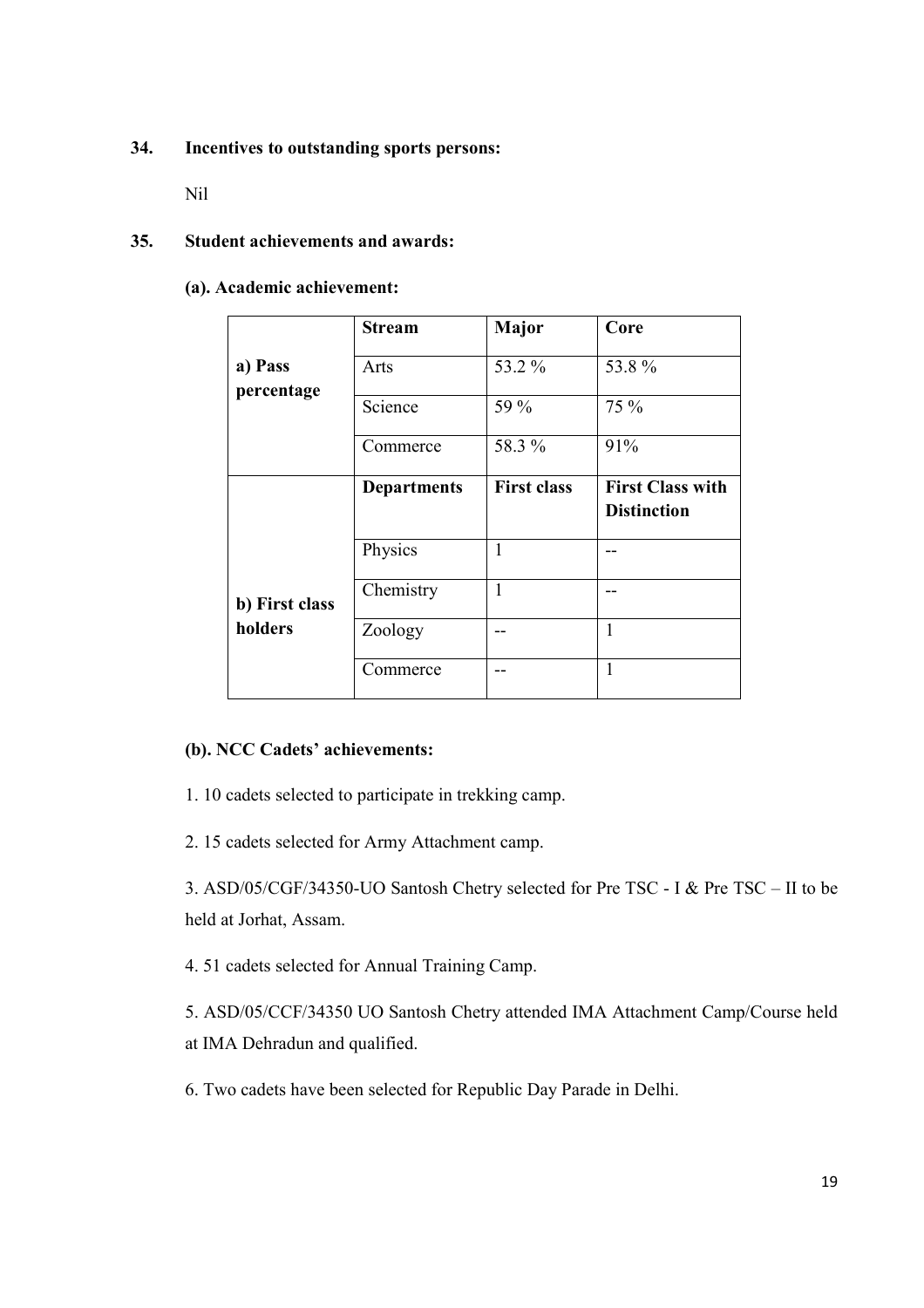7. Six cadets have attended TSC camp and All India shooting competition camp at Kolkata and achieved first and second position in All India level.

# **(c). Awards to NCC Cadets:**

 SUO – Dhiraj Pandey received a cash award of Rs. 25,000/- and a Gold Medal with his Bir Chilarai Award.

# **36. Activities of the Guidance and Counseling Cell:**

- Guidance and Counseling Cell regularly displays in its notice board the photocopies of advertisements in the dailies regarding opportunities available in the fields of education, employment and entrepreneurship.
- Counselling of students is done by Admission Committee at the time of admission.
- A career-counselling workshop was conducted on 15.11.2007 by career counsellor of fame Dr. Gowranga Kumar Sharma, a faculty of Assam Institute of Management, Guwahati.
- Sri P K Saikia, General Manager, District Industries and Commerce Centre (DICC), Tinsukia and Er. Pranab Bora, guided the students and teachers by delivering a talk on "Emerging Business Opportunities" with demonstrations on 6.11.2007.

# **37. Placement services provided to students:**

Nil

# **38. Development programmes for Non-Teaching staff:**

- One month computer training programme for the Teaching and Non-teaching staff of the college was held from 1.3.2008 to give an edge to their functioning.
- Principal of the college holds consultations with the members of the Governing Body and higher officials of IOCL (AOD) with a view to chalk out ways to bring more efficiency in administrative functioning.
- Principal almost regularly sits with the non-teaching staff to discuss about the progress of the office works and problems faced by them in course of their functioning.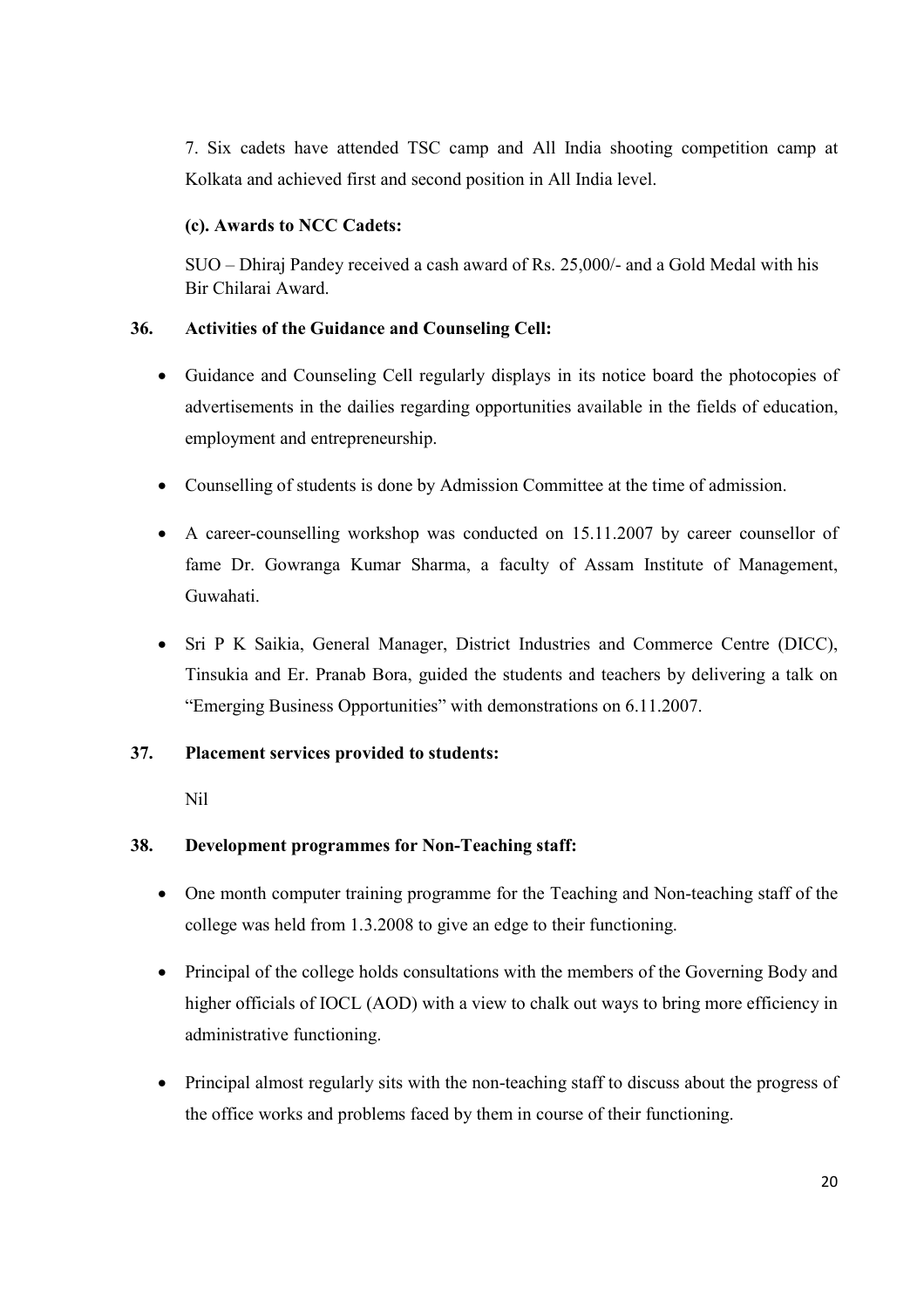### **39. Best practices of the institution:**

 All the programmes held and activities carried out during the year as detailed in Point No. 1 and 18 are as per mission and vision of the college having focus on five core values. These may be considered as best practices.

Other activities of this category are summerised below-

- Meeting of Principal with faculty members at the beginning of academic session (on 2.7.2007).
- Preparation of academic calendar.
- The principal convened meetings with HODs and also with Non-teaching staff.
- Constitution of shared administration by forming various sub-committees
- Book bank for poor students.
- Financial help to poor but academically strong students.
- Provision of first aid to students and staff.
- Freshers' and Parting social celebration.
- Election of Digboi College Students' Union (DCSU).
- Publication of Annual magazine and a wall magazine by DCSU.
- Preparation of wall magazine by few departments.
- Shuttle badminton, volleyball, football and cricket courts used by students and staff.
- A few teaching staff have been invited as resource person, judge and expert by various organisations.
- Various medicinal plants are planted in the garden.
- Group discussion and paper presentation in the departmental seminars have been made.
- In some departments classes were taken in Gurukul mode.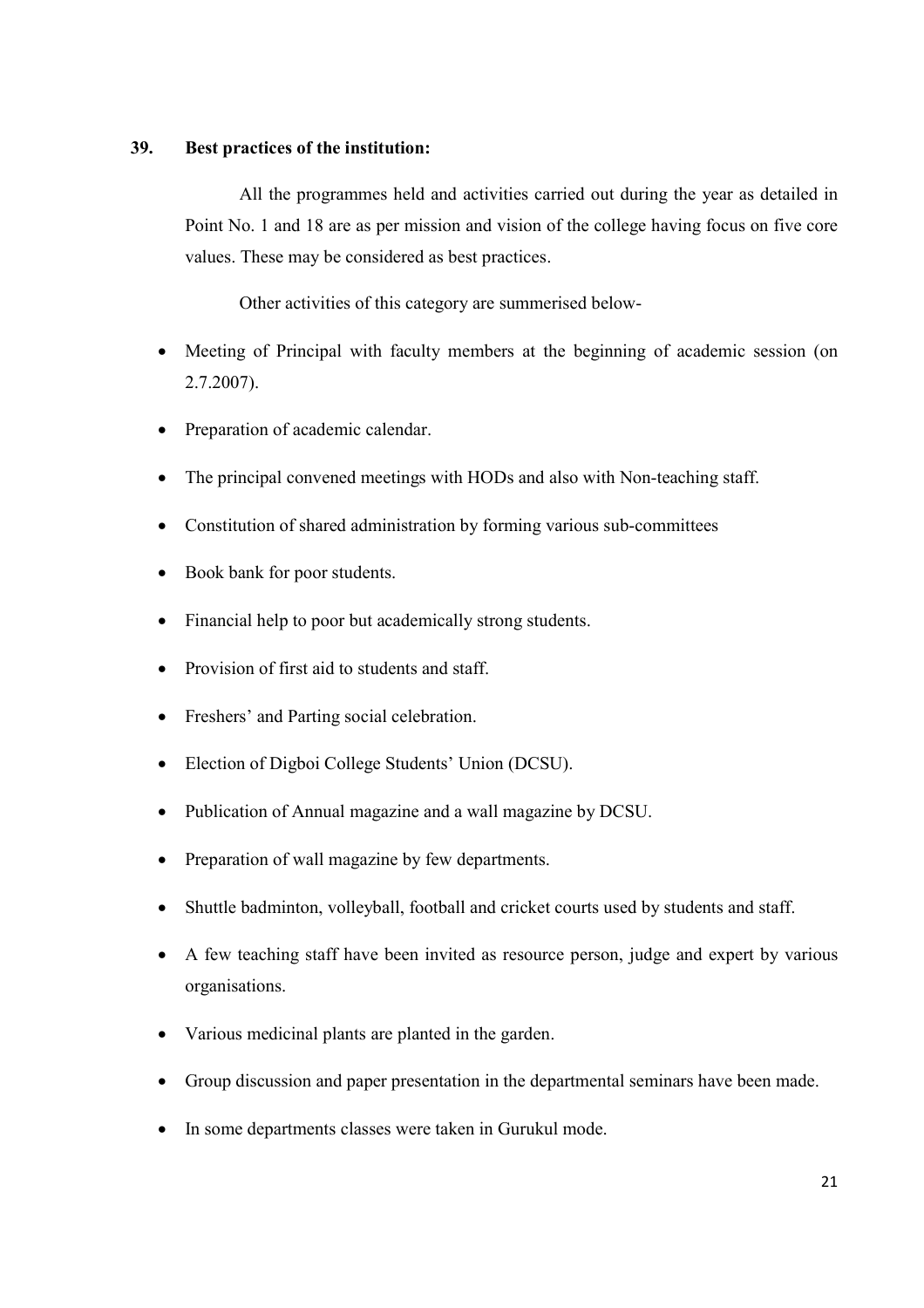- Field works, project works, assignments have been conducted by some departments.
- Felicitation to faculty members for obtaining Ph.D. (to Dr. M. K. Gogoi on 5.5.2007).
- Study circle under DCTC organised 'Alochana Chakra' on various subjects. Three teachers presented articles.
- Hosting of Quiz competition organized by DSS at Digboi College.
- Book Fair organised along with college Foundation Day celebration (July 15-17, 2007).
- Farewell to retired teachers Sri D. R. Deb, Principal i/c and HOD (Physics) and Dr. (Mrs) N . Devi, HOD (Philosophy) on 31.7.2007.
- Holding State Level Chemistry Olympiad on 9.9.07.
- Condolence held for sudden demise of employee (Sri Hiren Saikia, Lab. Bearer and Sri Pranab Roy, Lab. Bearer) and students.
- Hosting of Extempore speech competition organised by DSS at Digboi College.
- DCSU General Meeting held on 18.12.07.
- Digboi College chorus team was adjudged  $2<sup>nd</sup>$  in chorus competition organized by Tinsukia District Zonal committee of ACTA.
- Hosting of Third Annual Zonal Meeting of ACTA, Tinsukia Zone.
- Setting up of Multi-Gym in the college.
- Celebration of Women's Day by DCWWC.
- Formation of Discipline committee to check ragging and other indisciplines of students.

### **40. Linkages developed with National/International Academic/Research Bodies:**

• Linkage already developed earlier with DOEACC Society has been strengthened due to signing of MOU between DOEACC, Guwahati Centre, and Digboi College with respect to running the ITES Certificate Course of DOEACC at Digboi College with faculties and experts from DOEACC, Guwahati Centre.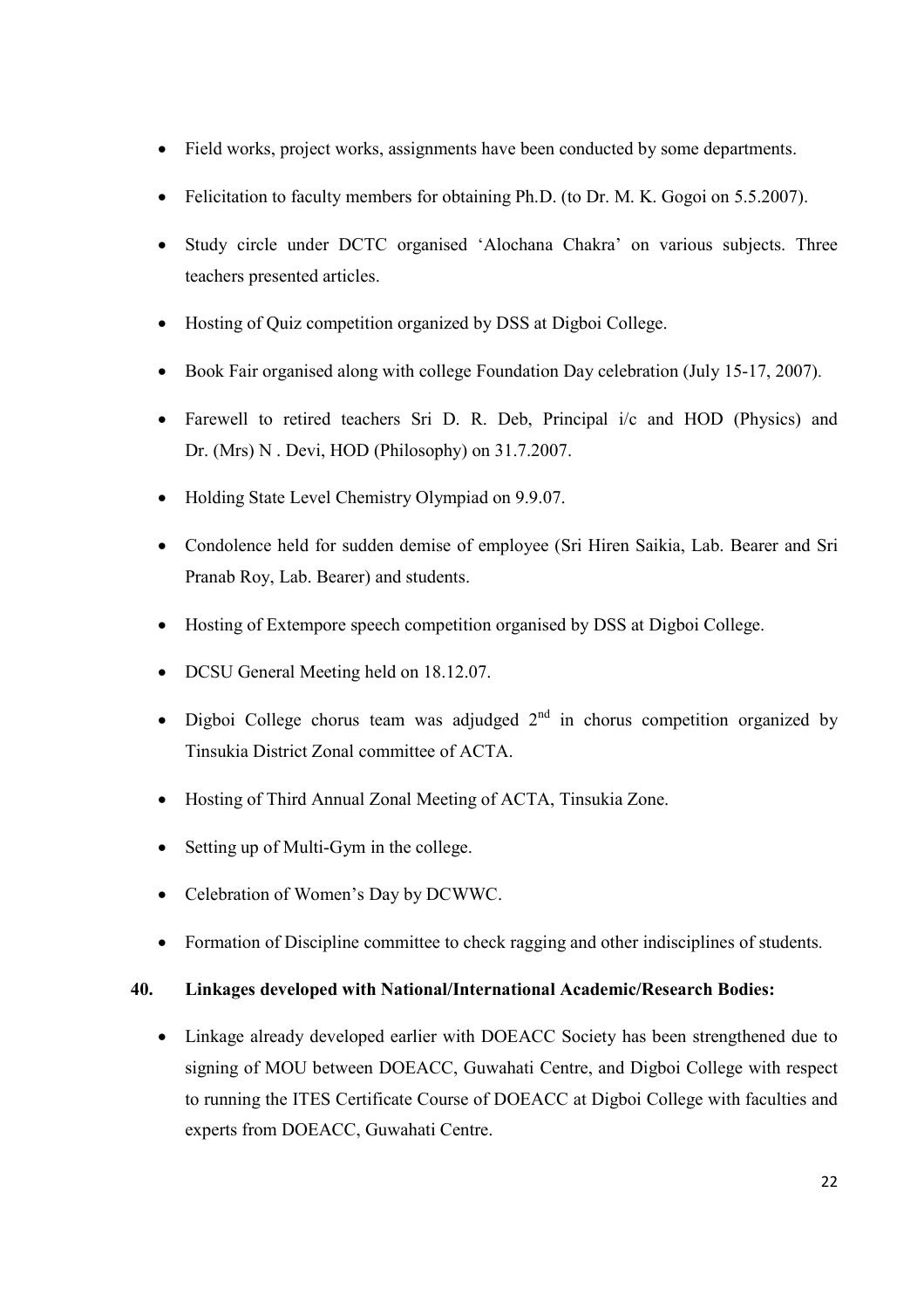- Linkage with Sahitya Akademi has been developed by holding the Sahitya Akademi programme 'Through my window' at Digboi College (on October 3, 2007).
- Linkage has been formed with government agency District Industries and Coimmerce Centre (DICC), Tinsukia District, Tinsukia, by arranging the talk on "Emerging Business Opportunities" on 6.11.2007.

# **41. Any other relevant information:**

- A few teaching staff have published research papers in National and International journals.
- Several staff members have presented papers/participated in various state and national level conferences, seminars, workshops etc. organised by various institutions.
- A few members of the staff are life members of some organisations like Assam Science Society, Heart Care Society etc.
- Several staff members participated in national level orientation and refresher courses.
- Executive Director of Digboi Oil Refinery visited the college to act as Chief Guest in Freshers' Social (on August 10, 2007).
- A few students participated in All Assam Inter College Quiz and All Assam Inter College Debate competitions.

| Name             | Head           | Subject                      |
|------------------|----------------|------------------------------|
|                  |                |                              |
| Dr. A. C. Sarmah | Subject Expert | For selection of Physics     |
|                  |                | Lecturer, nominated by V. C. |
|                  |                | of Dibrugarh University.     |

National Children Science

Congress

Academic Coordinator

Dr. T. C. Dutta Tinsukia District

• The following faculty members were appointed under different heads as given below-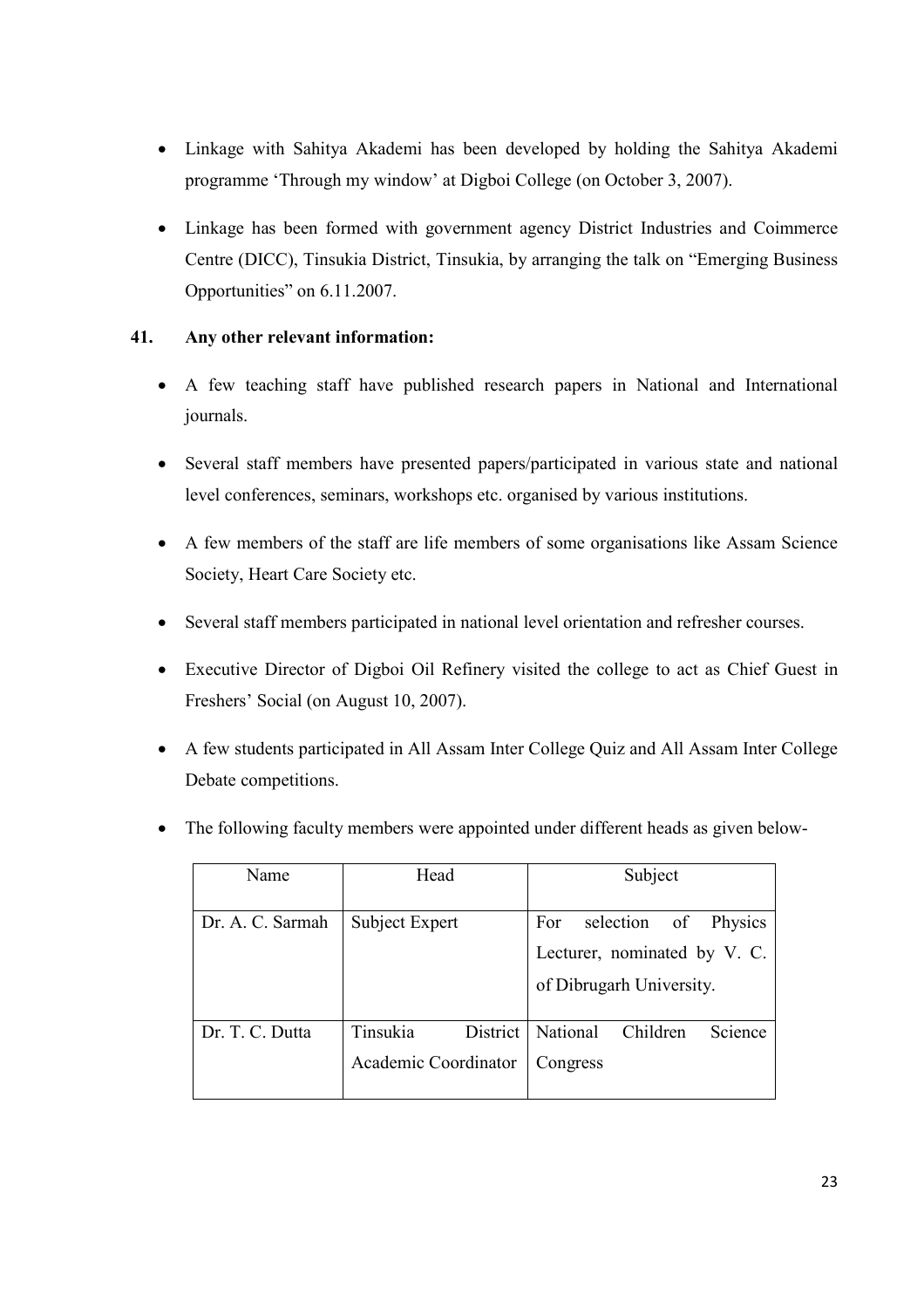- The following faculty members obtained M. Phil. Degree-
	- (i) Mrs. D. Sharma Borthakur (Assamese)
	- (ii) Ms. A. Buragohain (Economics)
	- (iii) Mrs. S. Saikia Boruah (Geography)
	- (iv) Sri J. D. Dutta (English)
- In Letters to Editor Column of the Assamese daily "Dainik Janambhumi" dated February 22, 2008, a letter of Sri Nikhil Borkotoky was published wherein the person highly appreciated the efforts of Digboi College in making the campus green and maintaining it with utmost sincerity.